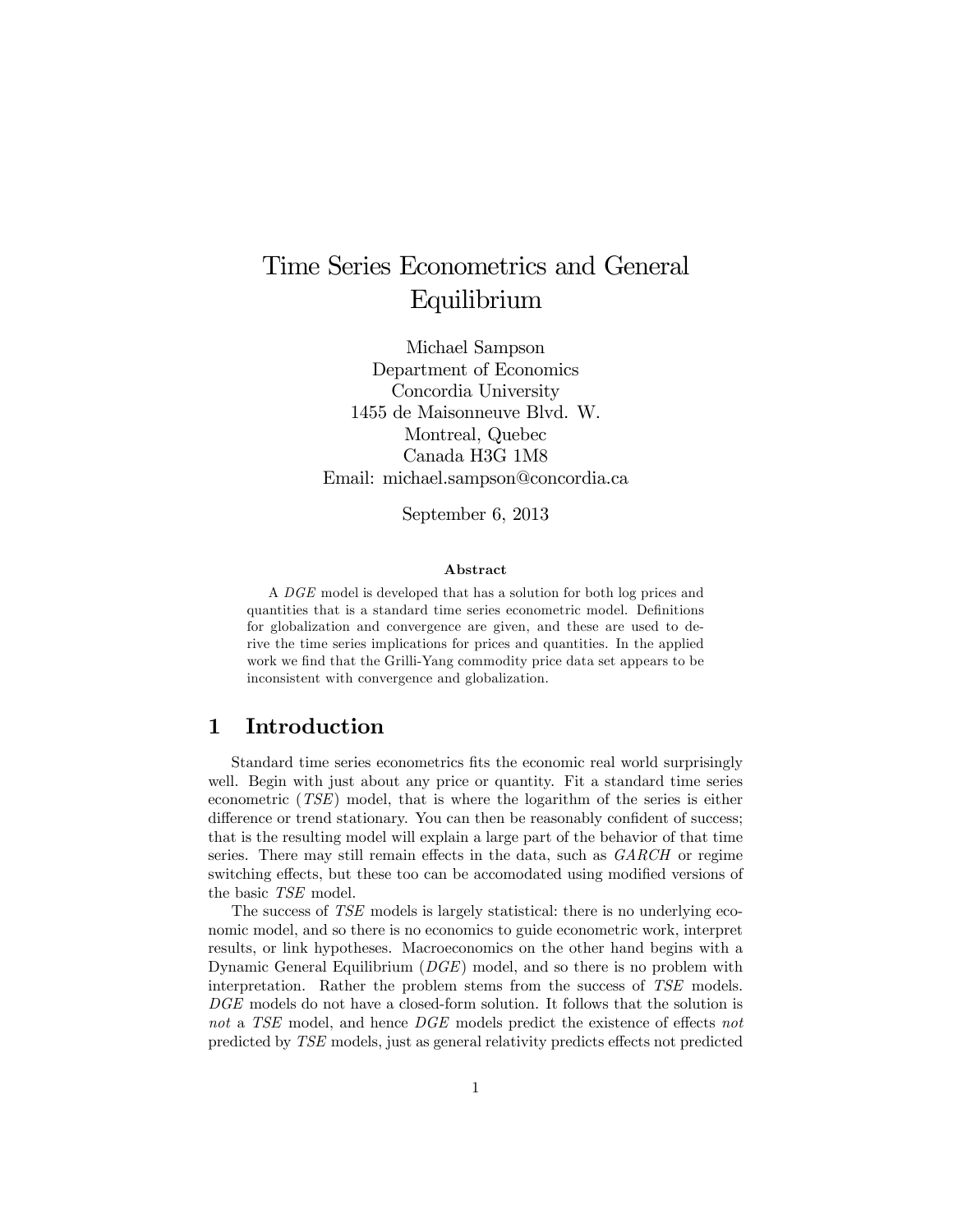by Newtonís law of gravity. But unlike general relativity where trans-Newtonian effects are actually observed, there is little evidence that any of the trans- $TSE$ effects predicted by  $DGE$  models actually exist.

That TSE models are successful suggests that either 1) DGE models should have  $TSE$  solutions, or 2) that any predicted trans- $TSE$  effects should be shown to actually exist in the data. In this paper we primarily deal with 1), although we do discuss 2) at the end of the paper. We consider a class of  $DGE$  models that have TSE solutions, which we call  $cDGE$  models. The  $cDGE$  model has a TSE solution for both prices and quantities, and is capable of generating both endogenous growth and endogenous seasonality. Prices and quantities can be either trend or difference stationary, and so the  $cDGE$  model makes it possible to give an economic interpretation to unit root tests. With the cDGE model it is possible to give a precise and testable definition of both globalization and convergence. We show that globalization implies that quantities are driven by a single trend, and this single trend must be either difference or trend stationary. Furthermore globalization implies convergence, which holds if and only if real prices are stationary. If globalization does not hold then quantities depend on  $r > 1$  trends, some of which may be trend stationary while others may be difference stationary. We show that convergence can still hold even when globalization does not.

An advantage of the *cDGE* model is that it allows the use of price data to test convergence. This is an advantage because prices are much better measured and more widely available than the aggregate quantities (such as aggregate GDP per capita) traditionally used to test convergence.

In the applied part of the paper we use commodity price data to study convergence. While price data are generally better than quantity data, primary commodity price data are even better than other price data for studying convergence since, unlike say a car, the underlying commodity remains stable over long periods. Using the *cDGE* model we link the hypothesis of convergence with the Prebisch-Singer hypothesis in the commodity price literature; in particular if convergence holds then the Prebisch-Singer hypothesis must be false. Based on the empirical results the data appear to be inconsistent with both convergence and the Prebisch-Singer hypothesis.

We end the paper by considering what sort of effects in the data would lead one to reject the  $cDGE$  model. We show that the  $cDGE$  model is empirically equivalent to the  $TSE$  model. If the data are inconsistent with the  $cDGE$  model then it must be because the form of the non-stationarity is inconsistent with the  $TSE$  model. We illustrate how the  $cDGE$  model can be modified to take into account the existence of trans- $TSE$  effects in the data, all the while preserving the existence of a closed-form solution.

# 2 The *cDGE* Model

Assume a perfectly competitive world economy made up of a set of  $n$  goods  $N = \{1, 2, \ldots, n\}$ . Let  $Q_{it}$  for  $i \in N$  be the quantity of good i at time t. Time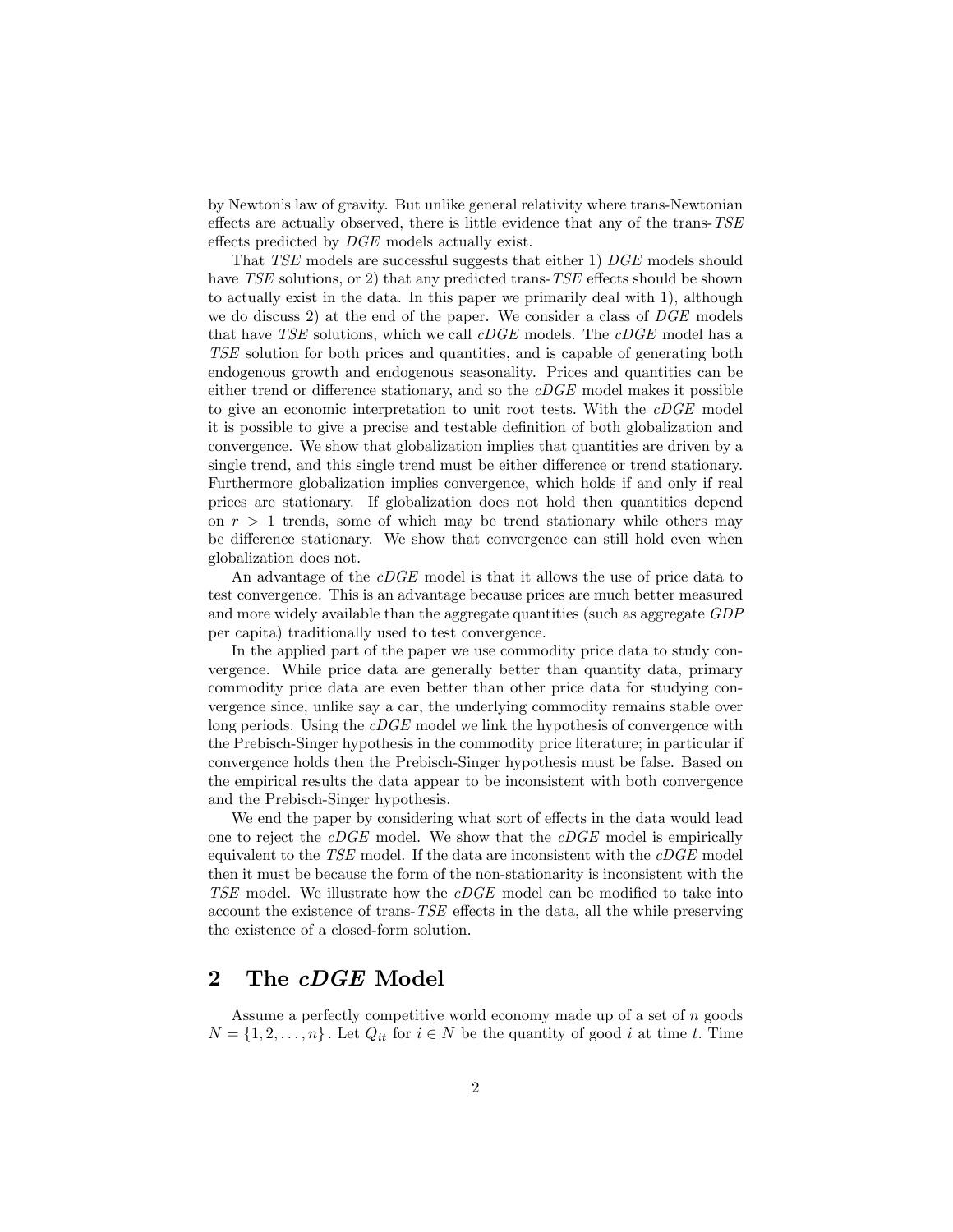is discrete as  $t = 0, \pm 1, \ldots$  Each good acts both as an input and an output in a Cobb-Douglas production function with constant returns to scale as

$$
Q_{it} = \prod_{j=1}^{n} (Q_{jt-1}^{i})^{a_{ij}} \exp(a_i + e_{it}) \text{ for all } i \in N
$$
 (1)

with  $a_{ij} \geq 0$ ,  $\sum_{j=1}^{n} a_{ij} = 1$ , and where  $Q_{jt-1}^i$  is the amount of good j used in the production of good *i* at time *t*, with  $\sum_{i=1}^{n} Q_{j,t-1}^{i} = Q_{jt-1}$ . Since there are constant returns to scale, the  $n \times n$  matrix  $A \equiv [a_{ij}]$  is a stochastic matrix (like a Markov chain) with rows that sum to one or

$$
A\iota^n = \iota^n \tag{2}
$$

where  $u^n \equiv [1]$  is an  $n \times 1$  vector of ones.

The  $n \times 1$  vector of shocks  $e_t \equiv [e_{it}]$  is assumed to be exogenous and stationary with Wold representation

$$
e_t = \psi(L)\,\varepsilon_t
$$

where  $\psi(L) = \sum_{k=0}^{\infty} \psi_k L^k$  with  $\psi_0 \equiv I$ ,  $\varepsilon_t = \Omega z_t$  where the the  $n \times 1$  vectors  $z_t$  are i.i.d. shocks with  $E[z_t] = 0$  and  $E[z_t z_t^T] = I$ .<sup>1</sup> The variance-covariance matrix of  $\varepsilon_t$  is  $\Sigma_{\varepsilon} \equiv \Omega \Omega^T$ , which may or may not have full rank.

Later we will be using the Beveridge-Nelson (1981) decomposition as

$$
e_{t} = \psi(L)\,\varepsilon_{t} = \psi(1)\,\varepsilon_{t} + (1 - L)\,\bar{e}_{t} \text{ where } \bar{e}_{t} = \bar{\psi}(L)\,\varepsilon_{t} \text{ with } \bar{\psi}_{k} = -\sum_{j=k+1}^{\infty} \psi_{j}.
$$
\n(3a)

Here  $\bar{e}_t$  is assumed to be stationary, an assumption that will be satisfied under weak assumptions, for example if  $e_t$  has the short memory property, or if  $e_t$  is a stationary  $VARMA(p,q)$  process.

We assume a representative individual for the world economy with utility

$$
U_t = E_t \left[ \sum_{k=0}^{\infty} \beta^k \rho^T q_{t+k} \right]
$$
 (4)

where  $0 < \beta < 1$  is the discount factor, where  $q_t \equiv [q_{it}]$  with  $q_{it} \equiv \ln (Q_{it})$  and  $\rho = [\rho_i]$  are  $n \times 1$  vectors with  $\rho_i \geq 0$  and  $\rho \iota^n = 1$ .

In the Appendix we shown that the competitive equilibrium leads to time invariant input shares  $\gamma^i_j \equiv$  $\frac{Q_{jt}^i}{Q_{jt}}$  as

$$
\gamma_j^i = \frac{d_i a_{ij}}{\sum_{k=1}^n d_k a_{kj}}
$$

<sup>&</sup>lt;sup>1</sup>For most of our results the  $z_t$  could be merely uncorrelated, instead of *i.i.d.*, so that, for example,  $z_t$  could have  $ARCH$  effects.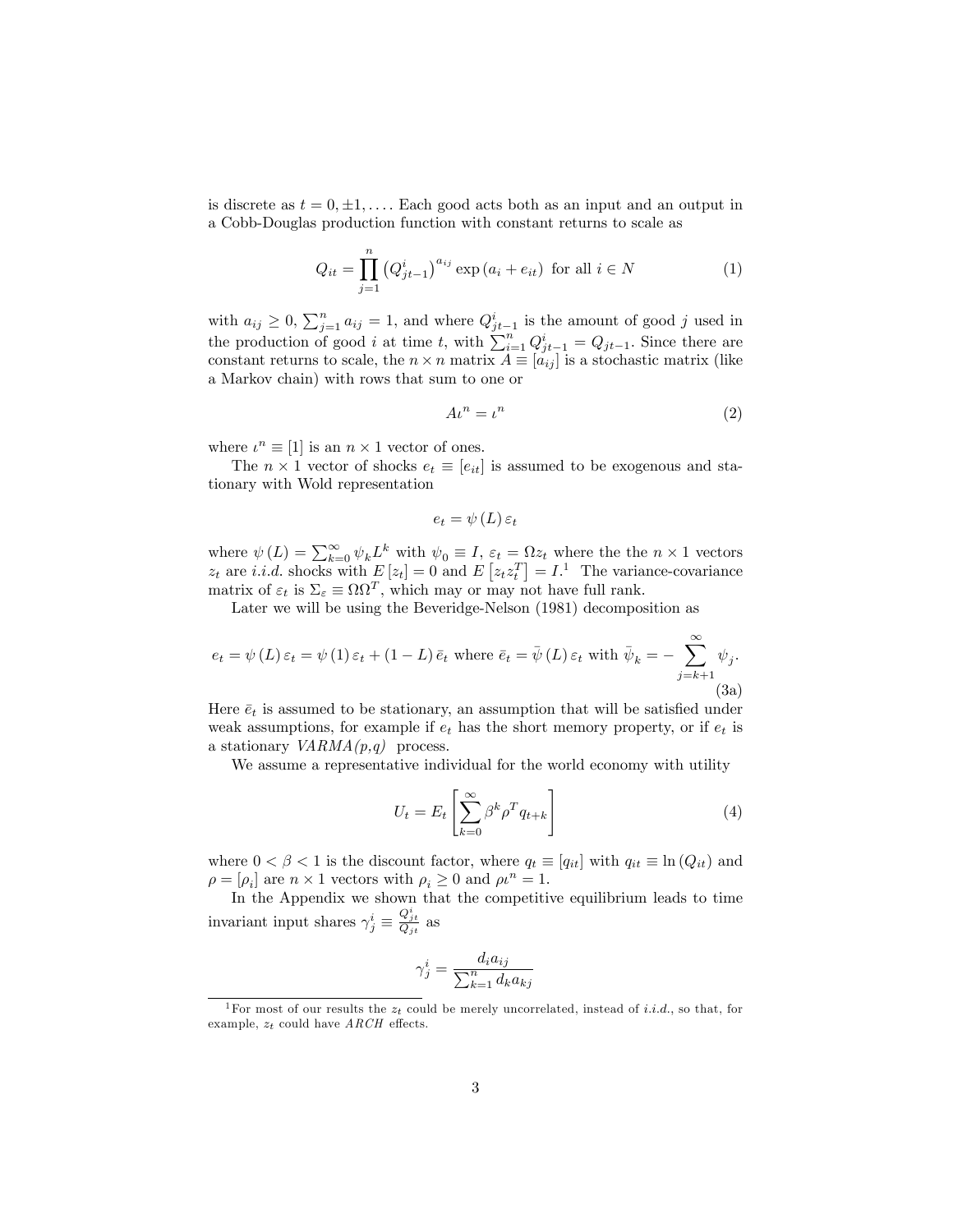where the  $1 \times n$  vector  $d \equiv [d_i]$  is given by

$$
d = (1 - \beta) \rho^T (I - \beta A)^{-1}.
$$

The elements of d are non-negative and sum to one or  $du^n = 1$ .

It follows that

$$
q_{it} = b_i + \sum_{j=1}^{n} a_{ij} q_{jt-1} + e_{it}
$$
 for all  $i \in N$ 

where

$$
b_i = a_i + \sum_{j=1}^n a_{ij} \ln(\gamma_j^i).
$$

Defining the  $n \times 1$  vector  $b \equiv [b_i]$ 

$$
q_t = b + Aq_{t-1} + e_t \tag{5}
$$

and so all quantities in the world economy follow a TSE model.

In the Appendix it is shown that the competitive equilibrium can be supported by a sequence of spot markets with nominal prices given by

$$
P_{it} = \frac{d_i Y_t}{Q_{it}} \text{ for } i = 1, 2 \dots n \tag{6}
$$

where  $Y_t \equiv \sum_{i=1}^n P_{it}Q_{it}$ . To construct real prices we use a geometric price index

$$
P_t^* \equiv \prod_{i=1}^n P_{it}^{\theta_i} \tag{7}
$$

where  $\theta \equiv [\theta_i]$  is a  $1 \times n$  row vector of weights with  $\theta_l^n = 1$ . The use of a geometric price index insures that like quantities, real prices follow a TSE model.

Define  $p_{it} \equiv \ln \left( \frac{P_{it}}{P_t^*} \right)$ ) as the log of the real price  $\frac{P_{it}}{P_t^*}$ , and let  $p_t = [p_{it}]$  be the  $n \times 1$  vector of the log of real prices. Since  $(I - \iota^n \theta) \iota^n = 0$  it follows that

$$
p_t = (I - \iota^n \theta) (\delta - q_t) \tag{8}
$$

where the  $n \times 1$  vector  $\delta \equiv [\delta_i]$  is defined by  $\delta_i \equiv \ln(d_i)$ , and so prices follow a TSE model. Since  $\theta(I - \iota^n \theta) = 0$ , real prices satisfy the normalization

$$
\theta p_t = 0.
$$

## 3 Interpretations

The  $cDGE$  model is capable of an infinite number of interpretations depending on the number of goods  $n$  one assumes, and how one then interprets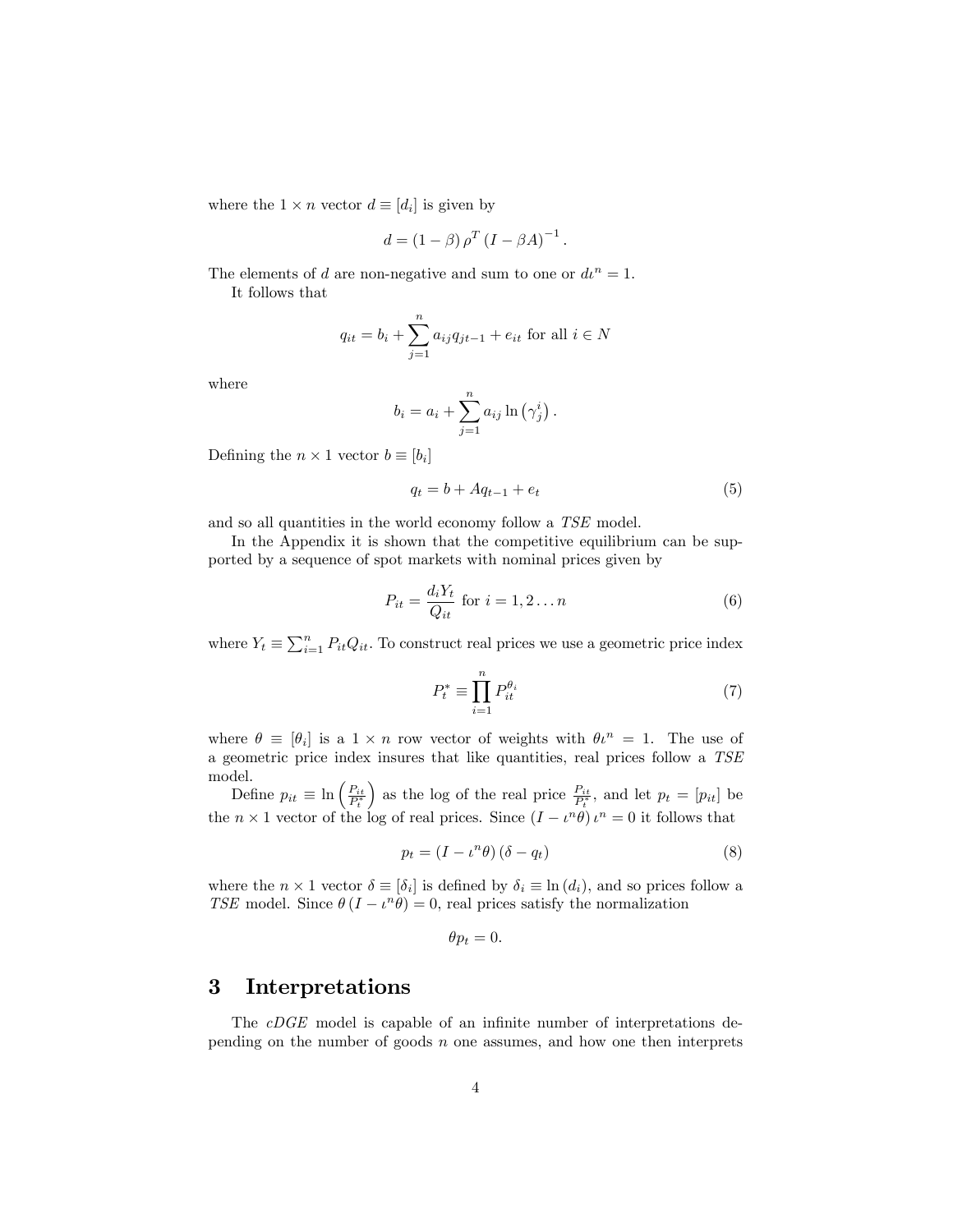(gives names to) these  $n$  goods. For empirical work the exact interpretation is not important except with regards to the time series that are in the data set. For example in the econometric application below, we have data on 24 primary commodities, and so we are forced to commit to the interpretation that 24 of the n goods are these particular commodities. The remaining  $n - 24$  goods can be interpreted in any manner one pleases, and for any choice of  $n \geq 24$ .

We prefer to interpret many of the  $n$  goods as different forms of physical and human capital, labelled according to vintage, state of the world, and location. Thus in the production functions in (1) we have physical and human capital producing physical and human capital. If we think of people as collections of human capital, then each individual in the world is produced by a production function in (1). It may appear unrealistic in (1) that there is 100% depreciation, but this disappears if goods are appropriately labelled according to vintage. A 5-year-old car might be produced by combining a 4-year-old car with a 25-yearold mechanicís human capital, a garage, oil, and spark plugs. In the process a 26-year-old mechanic (a form of human capital) is produced by combining a 25-year-old mechanic with food, shelter, and a year of working on 4-year-old cars. Once the 5-year old-car and 26-year-old mechanic are produced there is 100% depreciation: nothing remains of the 4-year-old car and nothing remains of the 25-year old mechanic.

Storage technologies are also included in (1). A pure storage technology for good i, say iron in the ground or fish in the sea, would have  $a_{ii} = 1, a_{ij} = 0$  for  $i \neq j$  as

$$
Q_{it} = Q_{it-1}^i e^{a_i + e_{it}}.
$$

Other examples, say storing grain that has just been harvested, would require other inputs besides the good itself. Grain in the Öeld is combined with transportation, a warehouse and warehouse workers, pest control, to produce a random amount of one-year-old wheat at that warehouse location. This one-yearold wheat could then be combined with transportation factors to produce oneyear-old wheat in say a New York harbour.

Quantities in the  $cDGE$  model have a twofold nature: 1) they appear as inputs in the production function in (1) and so act as factors of production and 2) they appear in the utility function in (4) and so act as consumption goods. This again is realistic if unconventional: eating an apple may be pleasant, and hence an apple is a consumption good, but by keeping the doctor away this same apple maintains human capital as an input, just as oil keeps physical capital, say a motor, running. A computer can be used to write a report, but it can also be used to play a game or plan one's night out.

Because we are not forced into any choice for  $n$  or interpretation of the goods in  $N$ , the cDGE model can be realistic in a way that conventional DGE models cannot. That is, it is possible to imagine the production links of a cDGE model being as intricate and complex as the actual production links in the real world, but where we are not forced to actually list and name these links, which would be an impossible task. This is similar to Read's (1958) fable of a pencil that attempts to trace out its genealogy: the goods directly involved in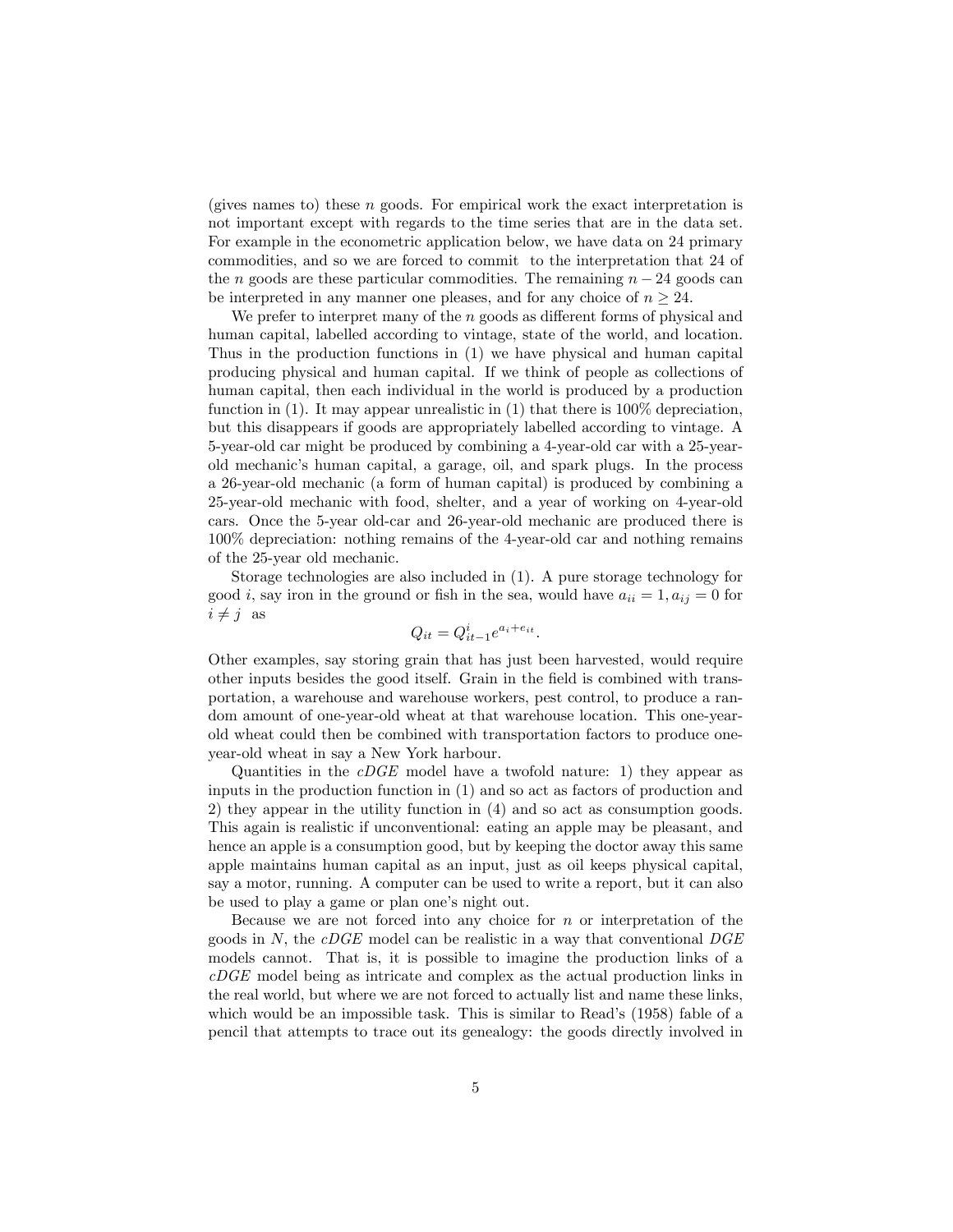its production, the goods involving the production of those goods, and so on, with the final conclusion that actually nobody knows how to make a pencil.

## 4 Convergence

The conventional notion of convergence, for example as found in Barro and Sala-i-Martin (1992), is defined in terms of per-capita aggregate output for countries or regions, and so as a matter of interpretation, one assumes a country or region that produces one homogeneous good with one kind of homogeneous labour, and that this good can either be consumed or transformed into capital. The conditions under such an interpretation would be valid are very restrictive and unlikely to hold. Furthermore It is questionable whether it is even meaningful to compare aggregate output measures across different countries, regions, and time periods. As well the required data are often lacking or of poor quality, especially as one goes further back in time or looks at less developed countries or regions. This is troublesome since it is precisely over long periods and for poorer countries and regions that the hypothesis of convergence is the most interesting.

We propose an alternative definition of convergence that is based on individual quantities, and so does not suffer from these problems: convergence holds if all quantities in the world economy share a common scalar trend  $\tau_t$ .

#### Definition 1 Convergence holds if

$$
q_t = \bar{q}_t + \iota^n \tau_t \text{ where } \tau_t = \mu + \tau_{t-1} + \kappa_t \tag{9}
$$

where the trend  $\tau_t$  is a scalar, and where the  $n \times 1$  vector  $\bar{q}_t$  and scalar  $\kappa_t$  are stationary with  $E[\kappa_t] = 0$ .

This definition is dependent on any interpretation of the quantities in the model since it is defined in terms of individual goods, and so does not require any aggregation assumptions.

If convergence holds then  $E[\Delta q_t] = \iota^n \mu$ , and so all quantities grow at a rate  $\mu$ , determined by the common trend  $\tau_t$ . We will see that  $\tau_t$  is either difference or trend stationary. Thus if convergence holds it must be that all quantities are all either trend stationary or difference stationary (it is impossible for some to be trend stationary and some to be difference stationary).

If in our interpretation we imagine a number of countries or regions, with each country or region specializing in some subset of the goods in  $N$ ; then if convergence holds each country or region will grow at the common rate  $\mu$ independent of the goods it specializes in.

From (8) and  $(I - \iota^n \theta) \iota^n = 0$  we have that if convergence holds then

$$
p_t = (I - \iota^n \theta) (\delta - \bar{q}_t)
$$

and so real prices are stationary.

**Theorem 2** If convergence holds then  $p_t$  is stationary.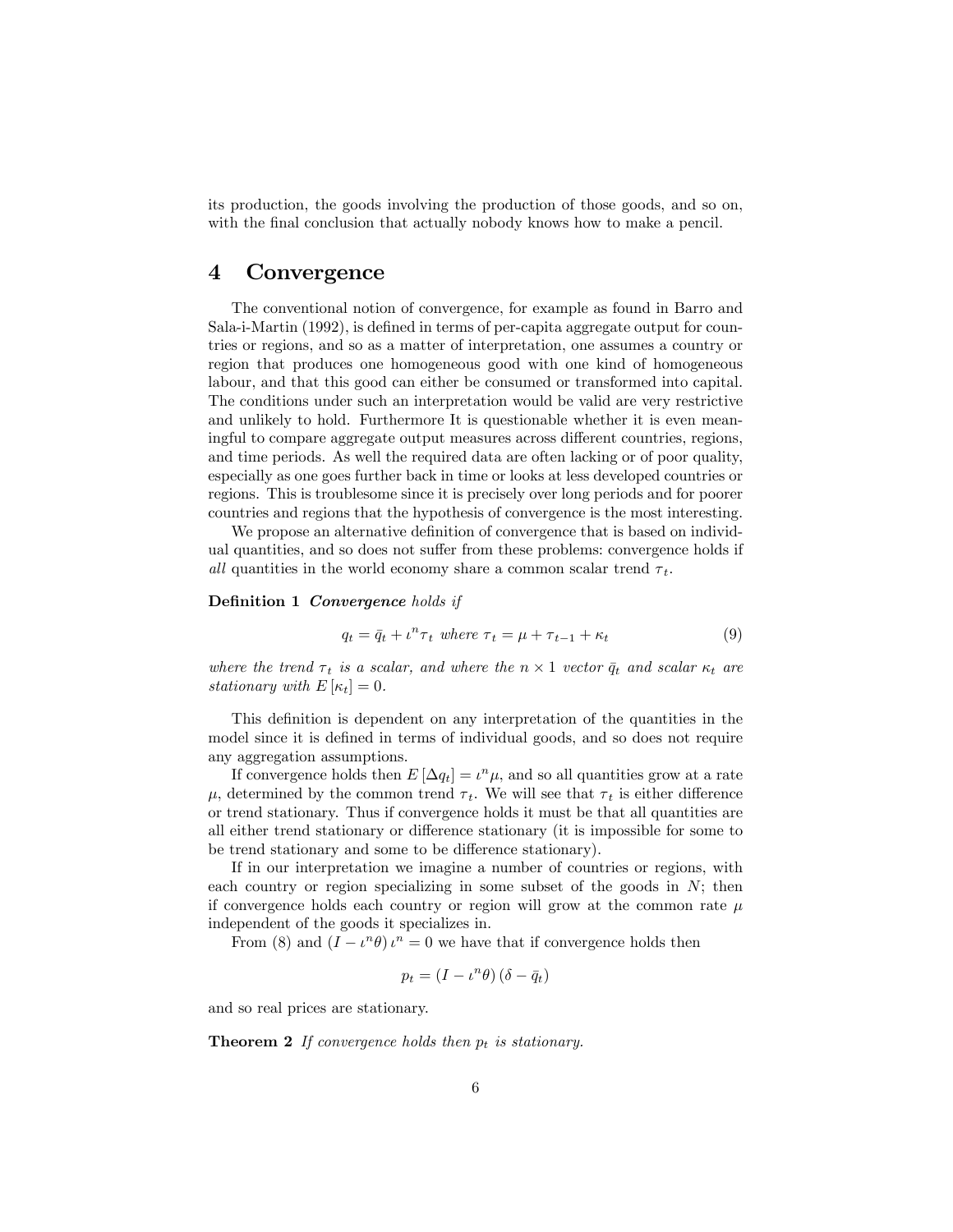Later we will see that convergence is both necessary and sufficient for prices to be stationary. Thus it is possible to study convergence indirectly using price data, which is typically better measured and much more available than quantity data.

# 5 Decomposability and Globalization

The time series properties of  $q_t$  and  $p_t$  depend on the eigenvalues of the matrix A. Since  $A$  is a stochastic matrix, by the Perron-Frobenius theorem (see Grimmett and Stirzaker (1982)), the matrix A has an eigenvalue  $\lambda^* = 1$  of maximum modulus; that is if  $\lambda_k$  is any other eigenvalue of A then  $|\lambda_k| \leq 1$ . The eigenvalues where  $|\lambda_k|$  < 1 result in stationary dynamics, while the eigenvalues with  $|\lambda_k| = 1$  result in non-stationary dynamics. Eigenvalues where  $|\lambda_k| = 1$ but  $\lambda_k \neq 1$  are only possible when A has a special form, A is cyclic, and this results in non-stationary seasonality. This case would be of interest in a theory of endogenous seasonality, but since this is not the focus of this paper we assume A is acyclic so that  $|\lambda_k| = 1$  implies that  $\lambda_k = 1$ .

The important question for our purposes is whether  $\lambda^* = 1$  is unique or not; that is whether  $A$  is decomposable or indecomposable. The matrix  $A$  is decomposable if there is a partition of N as  $N = N_0 \cup N_1$  such that if we list the goods for which  $i \in N_0$  first, and the goods for which  $i \in N_1$  second, then A takes the form

$$
A = \begin{bmatrix} A_0^0 & A_0^1 \\ 0 & A_1^1 \end{bmatrix} .
$$
 (10)

If no such partition exists then  $A$  is indecomposable, or we say  $A$  is decomposable of order  $r = 0$ . If A is decomposable then, as we will see, it is decomposable of some integer order  $r > 0$ .

If  $\overline{A}$  is indecomposable then the production of each good in  $\overline{N}$  requires, either directly or indirectly, all other inputs in  $N$ . To put this more precisely, we say good  $j_2 \in N$  is directly linked to good  $j_1 \in N$ , written as  $j_2 \implies j_1$ , if  $j_1$  appears in the production function of  $j_2$ , or  $a_{j_2j_1} > 0$ . We say that good  $j_1$ is linked (either directly or indirectly) to good  $j_n$ , written as  $j_1 \rightarrow j_n$ , if there exists a sequence  $j_2, \ldots, j_{n-1} \in \mathcal{G}$  such that

 $j_1 \Longrightarrow j_2 \Longrightarrow \cdots \Longrightarrow j_n.$ 

The fact that A is indecomposable then means that

$$
j_1 \rightarrow j_2
$$
 for all  $j_1, j_2 \in N$ .

That is all goods in the economy are ultimately involved in the production of a pencil, and a pencil is ultimately involved in the production of all goods in the economy, including pencils. Mathematically this means that all elements of the matrix  $A^n$  are strictly positive.

We can thus interpret an indecomposable  $A$  as implying that the world economy is characterized by globalization in production in that all goods are either directly or indirectly produced by all other goods.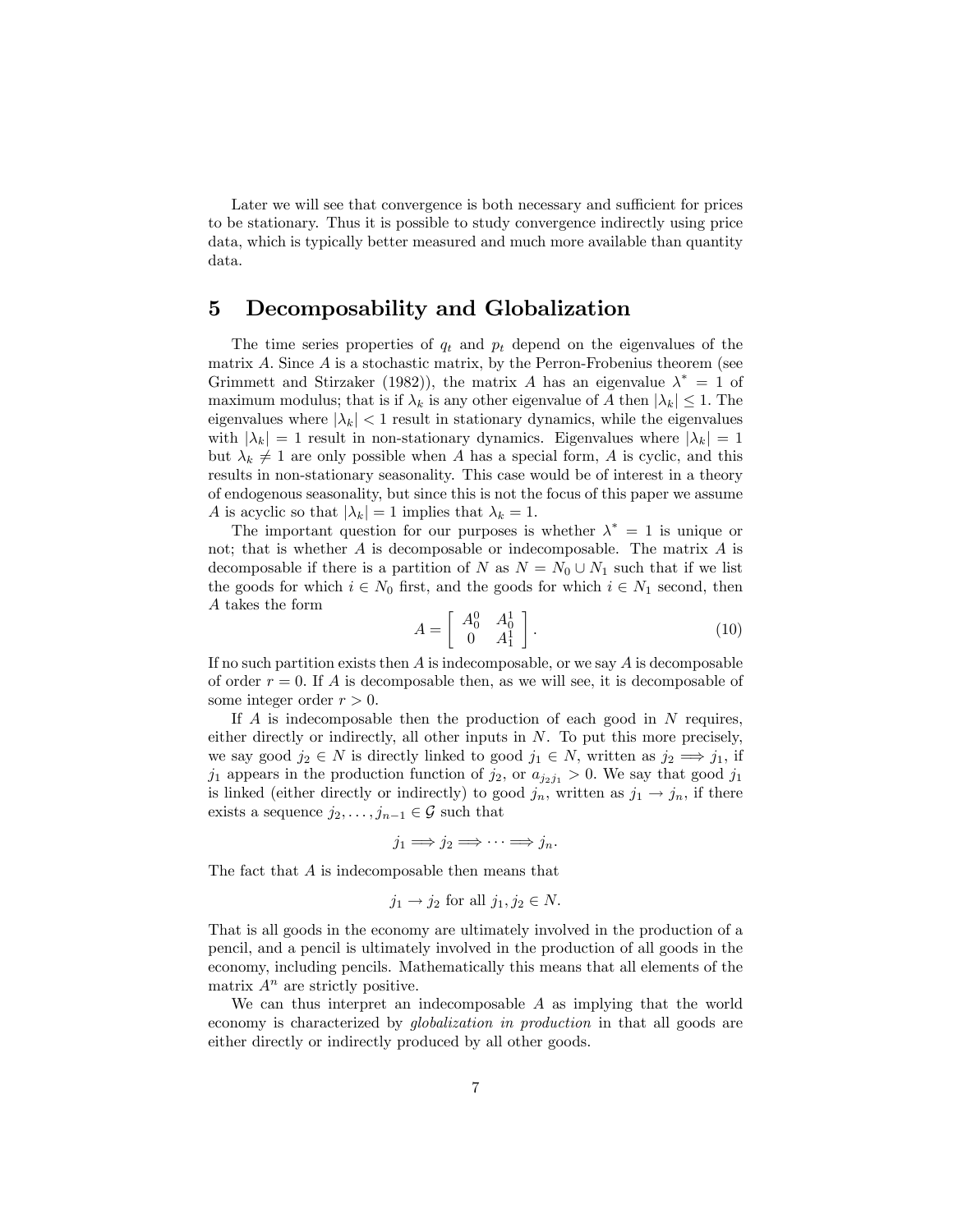Suppose then that  $A$  is indecomposable. By the Perron-Frobenius theorem  $\lambda^* = 1$  is the unique eigenvalue of modulus one, and associated with  $\lambda^* = 1$  is a unique  $1 \times n$  eigenvector  $v \equiv [v_i]$  with  $v_i > 0$  for all i satisfying

$$
vA = v \text{ and } vu^n = 1. \tag{11}
$$

Multiplying both sides of (5) by v we obtain the scalar trend  $\tau_t \equiv vq_t$  for  $q_t$  as

$$
\tau_t = \mu + \tau_{t-1} + v e_t \tag{12}
$$

where  $ve_t$  is stationary and the growth rate of the trend is  $\mu \equiv vb$ . Multiplying both sides of (5) by  $I - \iota^n v$ , defining

$$
\bar{q}_t \equiv (I - \iota^n v) q_t \tag{13}
$$

and  $\bar{A} \equiv (I - \iota^n v) A$ , and using

$$
\bar{A} = A(I - \iota^n v) = \bar{A} (I - \iota^n v)
$$

yields

$$
\bar{q}_t = (I - \iota^n v) b + \bar{A} \bar{q}_{t-1} + (I - \iota^n v) e_t.
$$
\n(14)

Since  $\iota^n$  and  $v$  are the right and left-hand eigenvectors of A corresponding to  $\lambda^* = 1$ , the eigenvalues of  $\overline{A}$  are identical to those of A except that  $\lambda^* = 1$  is replaced by an eigenvalue of 0. Since all eigenvalues of  $\overline{A}$  are strictly less than 1 in absolute value it follows that  $\bar{q}_t$  is stationary. Since

$$
\bar{q}_t \equiv (I - \iota^n v) q_t = q_t - \iota^n \tau_t
$$

we have

$$
q_t = \bar{q}_t + \iota^n \tau_t
$$

and so convergence holds as defined by  $(9)$ . Since the shocks  $e_t$  are stationary and all quantities grow at a common rate  $\mu$ , we have a model of endogenous growth.

**Theorem 3** If A is indecomposable then  $q_t = \bar{q}_t + t^n \tau_t$  and convergence holds.

From Theorem 2 we then have the following result:

**Theorem 4** If A is indecomposable then  $p_t$  is stationary.

Given its form the scalar trend  $\tau_t$  will be either difference or trend stationary, and accordingly all components of  $q_t$  will be all either difference or trend stationary. From (12) and (3a) we have

$$
(1 - L)\tau_t = \mu + v\psi(1)\Omega z_t + (1 - L)v\bar{e}_t
$$

and so multiplying both sides by

$$
\frac{1 - L^t}{1 - L} = 1 + L + L^2 + \dots + L^{t-1}
$$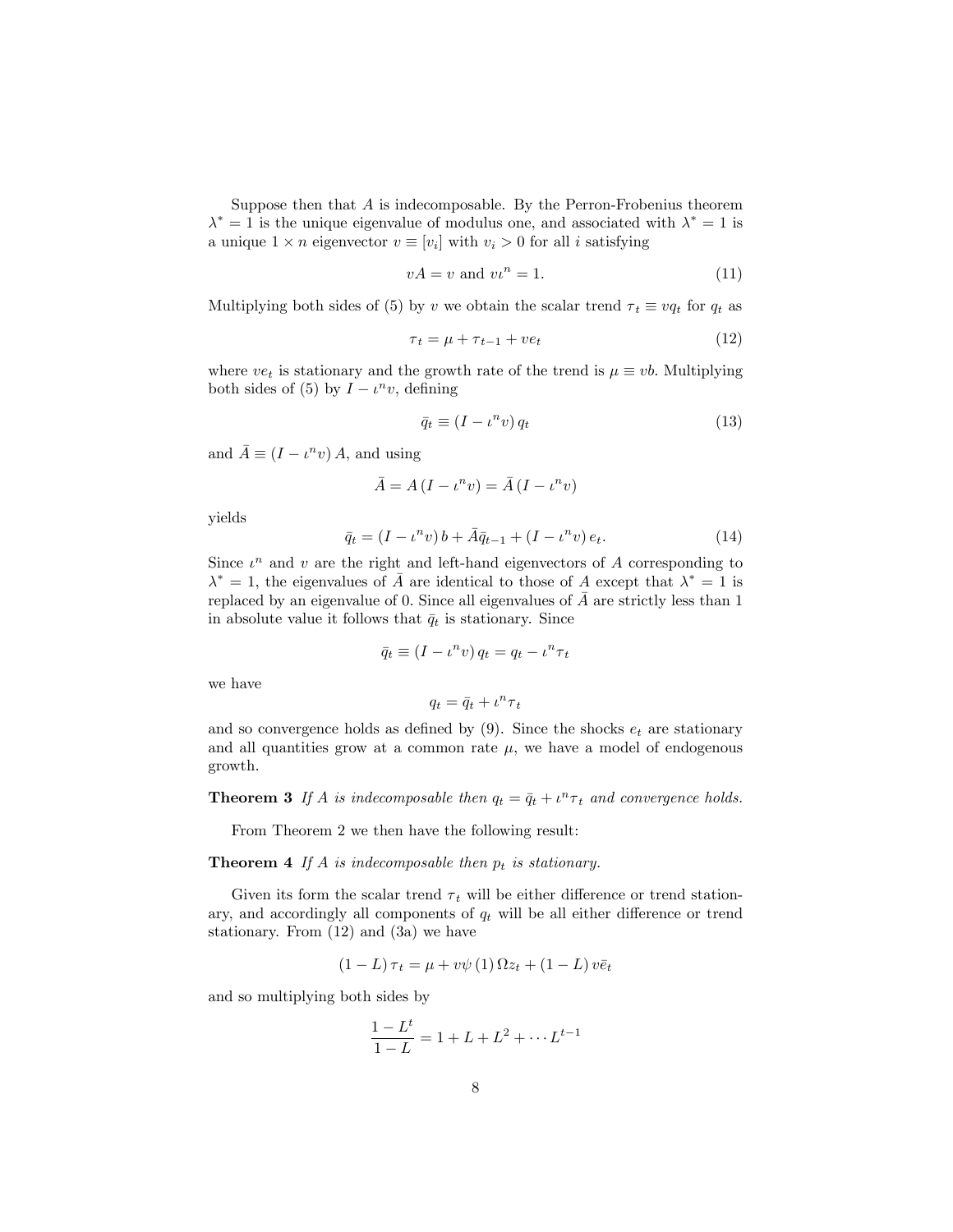yields

$$
\tau_t = \bar{\tau}_t + \mu t + v\psi \left( 1 \right) \Omega \sum_{j=1}^t z_j \tag{15}
$$

where  $\bar{\tau}_t = \tau_0 + v(\bar{e}_t - \bar{e}_0)$  is stationary. The term  $\sum_{j=1}^t z_j$  is an  $n \times 1$  vector of pure random walks. Therefore whether  $\tau_t$  is trend or difference stationary depends on  $v\psi(1)\Omega$ .

If  $v\psi(1) \Omega \neq 0$  then  $\tau_t$  has a unit root, so that both  $\tau_t$  and  $q_t$  are difference stationary. Since all quantities in  $q_t$  share the common scalar trend  $\tau_t$ ,  $q_t$  is cointegrated with  $n-1$  linearly independent cointegrating vectors  $c^i$  satisfying  $c^i\iota^n=0.$ 

If  $v\psi(1) \Omega = 0$  then  $\tau_t = \bar{\tau}_t + \mu t$  and  $\tau_t$  has no random walk component, so that both  $\tau_t$  and  $q_t$  are trend stationary. Since the vector v is strictly positive, this can only occur if either  $\psi(1)$  or  $\Omega$  has a rank less than n, and at least one of the elements of either  $\psi(1)$  or  $\Omega$  is negative.

Without a more explicit interpretation of the model it is difficult to think of a good economic reason why  $v\psi(1) \Omega = 0$  should hold exactly, and so the natural presumption would be that  $\tau_t$  and  $q_t$  will be difference stationary. At the same time there is no natural reason to presume that  $v\psi(1) \Omega$  is large either, and so the random walk component could be so small that for all practical purposes  $\tau_t$ and  $q_t$  are trend stationary.

To summarize, if A is indecomposable we have globalization in production, convergence, and prices are stationary. All goods share the same scalar trend  $\tau_t$ , and so all goods are either difference or trend stationary depending on  $v\psi(1)$   $\Omega$ .

#### 5.1 Globalization

Convergence can still hold if  $A$  is decomposable. Consider the case where  $A$ is decomposable of order  $r = 1$ ; this means we can partition the goods into two non-empty groups  $N_0, N_1$  so that A can be written as in (10) with  $n_0 > 0$ ,  $A_1^1$ indecomposable, and  $A_0^1 \neq 0$ . We then define globalization as follows.

**Definition 5 Globalization:** The world economy is globalized if  $A$  is decomposable of order  $r \leq 1$ .

If A is decomposable of order  $r = 1$  then we can partition  $q_t, b, e_t$  accordingly as

$$
q_t^T = \left[ \begin{array}{cc} \left( q_t^0 \right)^T & \left( q_t^1 \right)^T \end{array} \right], b^T = \left[ \begin{array}{cc} \left( b^0 \right)^T & \left( b^1 \right)^T \end{array} \right], e_t^T = \left[ \begin{array}{cc} \left( e_t^0 \right)^T & \left( e_t^1 \right)^T \end{array} \right]
$$

so that

$$
\begin{array}{rcl} q^0_t & = & b^0 + A^0_0 q^0_{t-1} + A^1_0 q^1_{t-1} + e^0_t \\ q^1_t & = & b^1 + A^1_1 q^1_{t-1} + e^1_t. \end{array}
$$

The goods in  $N_0$  use both goods in  $N_0$  and  $N_1$  as inputs, but they are not inputs for goods in  $N_1$ . We therefore interpret goods in  $N_0$  as pure consumption goods.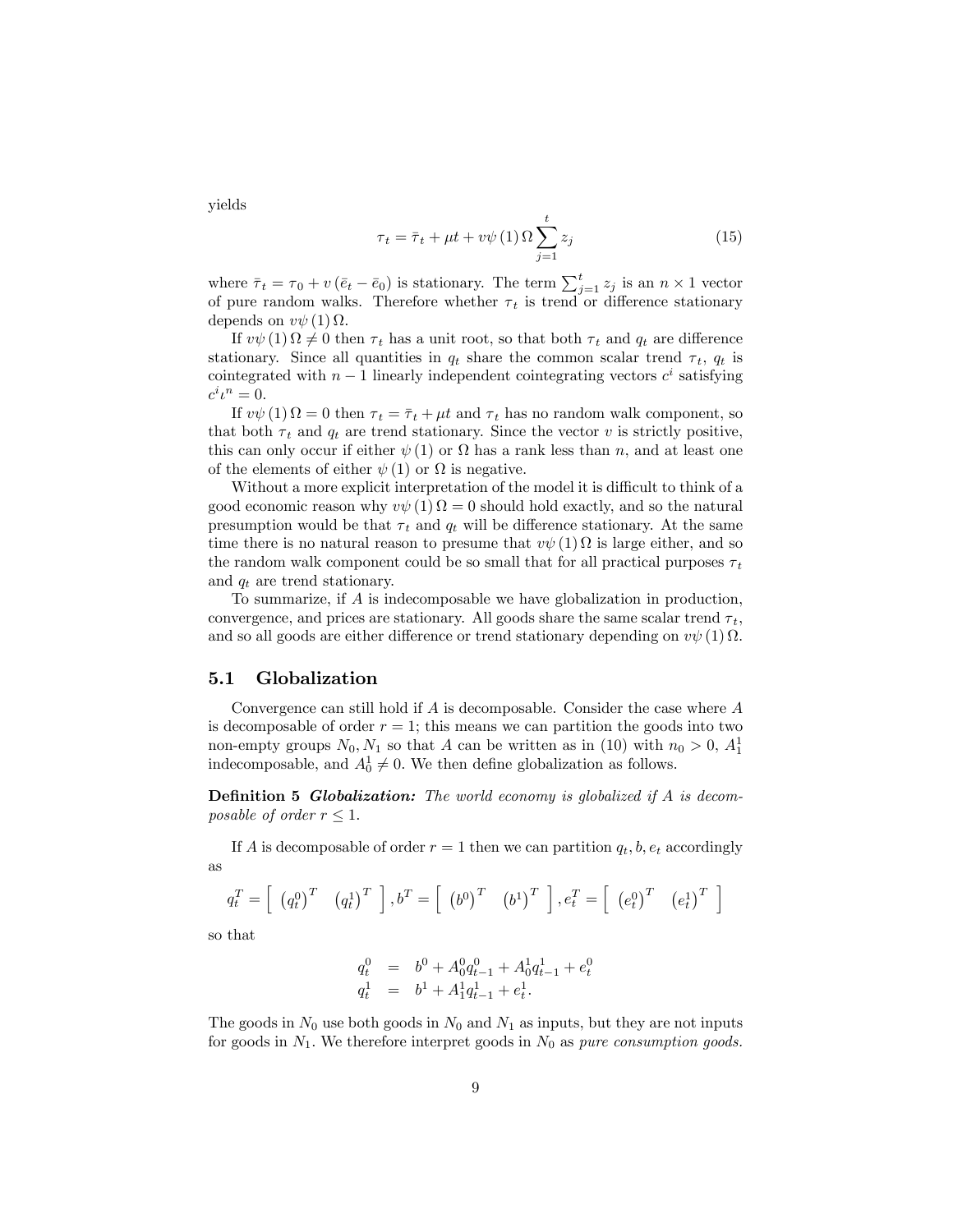Although strictly speaking goods in  $N_0$  can act as inputs, this is only for goods in  $N_0$ . Thus a pure consumption good in  $N_0$  might be a banana cream pie that requires, in addition to physical and human capital, bananas and cream.

Since  $A_1^1$  is indecomposable Theorem 3 applies to  $q_t^1$  above, and so we have

$$
q_t^1 = \bar{q}_t^1 + \iota^{n_1} \tau_t
$$

where  $\bar{q}_t^1$  is stationary and the trend  $\tau_t = v^1 q_t^1$  satisfies

$$
\tau_t = \mu_1 + \tau_{t-1} + v^1 e_t^1
$$

where the strictly positive  $1 \times n_1$  eigenvector  $v^1$  satisfies  $v^1 A_1^1 = A_1^1$  and  $v^1 v^{n_1} =$ 1, and the growth rate is  $\mu_1 = v^1 b^1$ .

Now consider the goods in  $N_0$ . Since  $A_0^1 \neq 0$  the eigenvalues of  $A_0^0$  are strictly less than one in absolute value, and so

$$
q_t^0 = (I - A_0^0)^{-1} b^0 + (I - A_0^0 L)^{-1} A_0^1 L q_t^1 + (I - A_0^0 L)^{-1} e_t^0.
$$

Using  $q_t^1 = \bar{q}_t^1 + \iota^{n_1} \tau_t$  in this expression, collecting all the stationary terms in  $\bar{q}_t^0$ , and using the fact that

$$
(I - A_0^0)^{-1} A_0^1 \iota^{n_1} = \iota^{n_0} \text{ since } A_0^0 \iota^{n_0} + A_0^1 \iota^{n_1} = \iota^{n_0}
$$

yields

$$
q_t^0 = \bar{q}_t^0 + \iota^{n_0} \tau_t
$$

where  $\bar{q}_t^0$  is stationary. Combining this  $q_t^1 = \bar{q}_t^1 + \iota^{n_1} \tau_t$  yields

$$
q_t = \bar{q}_t + \iota^n \tau_t
$$

and so if A is decomposable of order  $r = 1$  then convergence holds and prices  $p_t$  are stationary. The only difference from the case where A is indecomposable as in Theorem 3 is that the trend  $\tau_t$  is determined solely by the goods in  $N_1$ ; the pure consumption goods in  $N_0$  play no role.

We can then summarize our results so far as follows.

Theorem 6 Implications of Globalization: If the world economy is globalized then convergence holds and prices are stationary.

#### 5.2 Production Islands

The next question then is if globalization does not hold, does convergence hold? We will now that generally the answer is no, but that it is not impossible for convergence to hold if certain restrictions hold.

If A is decomposable of order  $r > 1$ ; then (see Grimmett and Stirzaker  $(1982)$ ) there is a partition of N as

$$
N = N_0 \cup N_1 \cup \cdots \cup N_r
$$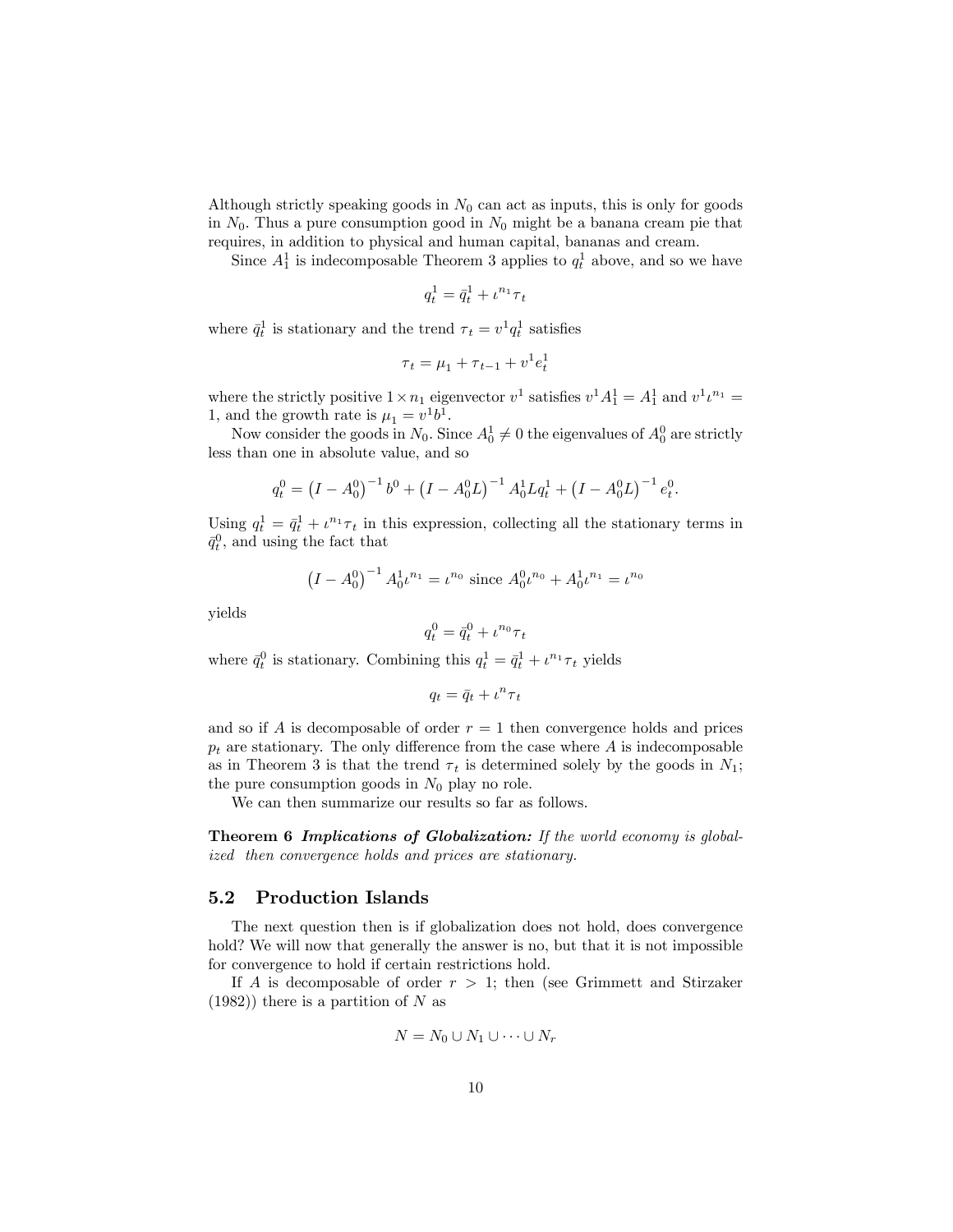with  $n_j$  the number of unique elements in  $N_j$ , such that A can be written as

$$
A = \begin{bmatrix} A_0^0 & A_0^1 & A_0^2 & \cdots & A_0^r \\ 0 & A_1^1 & 0 & \cdots & 0 \\ 0 & 0 & A_2^2 & \cdots & 0 \\ \vdots & \vdots & \ddots & \ddots & \vdots \\ 0 & 0 & 0 & \cdots & A_r^r \end{bmatrix}
$$
(16)

where the  $n_j \times n_j$  matrices  $A_j^j$  are indecomposable and  $n_j > 0$  for  $j \ge 1$ . Here there are r production islands  $N_j$  for  $j = 1, 2, \ldots, r$ . As before we interpret the goods in  $N_0$  as pure consumption goods. It is possible that there are no pure consumption goods, or  $n_0 = 0$ , in which case A would be block diagonal. If  $n_0 > 0$  then the row sums of  $A_0^0$  are all strictly less than 1, so that each good in  $N_0$  uses an input from at least one of the r production islands. (In the theory of Markov chains the states in  $N_0$  are transitory states; the states in  $N_j$  for  $j \geq 1$ are absorbing states.)

Define the  $n_j \times 1$  vectors  $q_t^j = [q_{it}]$ ,  $b^j = [b_i]$ ,  $e_t^j = [e_{it}]$  for  $i \in N_j$ . For the r production islands we have

$$
q_t^j = b^j + A_j^j q_{t-1}^j + e_t^j
$$
 for  $j = 1, 2, ..., r$ .

Since  $A_j^j$  is indecomposable Theorem 3 applies and so

$$
q^j_t = \bar{q}^j_t + \iota^{n_j} \tau^j_t
$$
 where  $\tau^j_t = \mu_j + \tau^j_{t-1} + \upsilon^j e^j_t$ 

where  $\bar{q}_t^j$  is stationary,  $\tau_t^j = v^j q_t^j$ ,  $\mu_j = v^j b^j$  with  $v^j A_j^j = v^j$  and  $v^j t^{n_j} = 1$ . Thus the world economy is characterized by r trends  $\tau_t^j$  each with a growth rate  $\mu_j$  for  $j = 1, 2, \ldots, r$ .

For the pure consumption goods in  $N_0$ , assuming  $n_0 > 0$ , we have

$$
q_t^0 = b^0 + A_0^0 q_{t-1}^0 + \sum_{j=1}^r A_0^j L q_t^j + e_t^0.
$$

Substituting  $q_t^j = \bar{q}_t^j + \iota^{n_j} \tau_t^j$  for  $j = 1, 2, \ldots, r$  into this expression, collecting the stationary terms in  $\bar{q}_t^0$ , and defining the non-negative  $n_0 \times 1$  vectors

$$
\sigma^{j} \equiv (I - A_0^0)^{-1} A_0^{j} \iota^{n_j} \text{ for } j = 1, 2, \dots, r
$$

yields

$$
q_t^0 = \bar{q}_t^0 + \sum_{j=1}^r \sigma^j \tau_t^j.
$$

These vectors satisfy  $\sum_{j=1}^{r} \sigma^j = \iota^{n_0}$  since

$$
A_0^0 \iota^{n_0} + \sum_{j=1}^r A_0^j \iota^{n_j} = \iota^{n_0}.
$$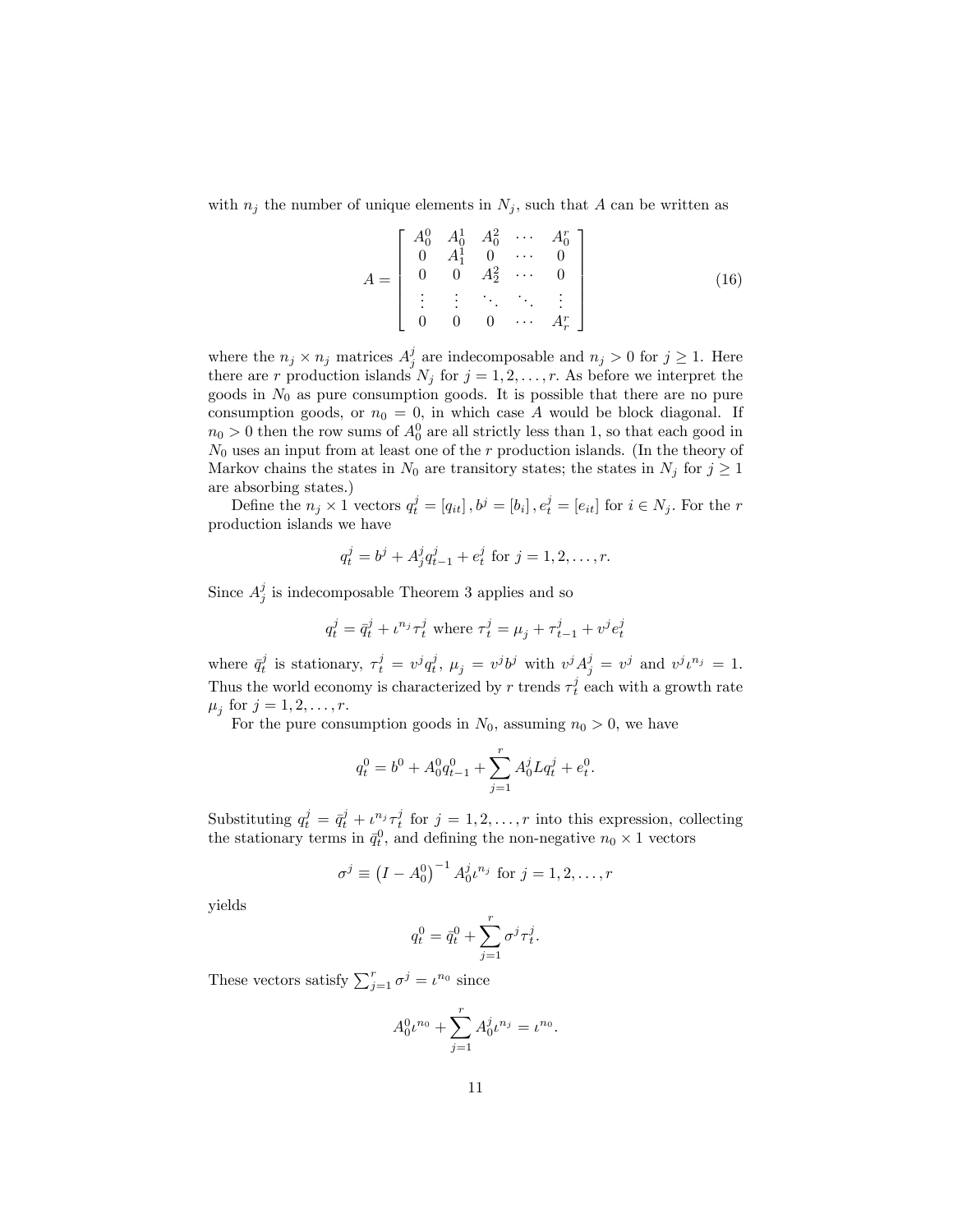Thus  $q_t^0$  is a convex combination of the r trends coming from the r production islands.

If globalization does not hold so that  $r > 1$ , then the world economy has r trends, and this will generally mean that convergence will not hold. However it is possible the r trends are linearly dependent in such a way that they are all driven by a common scalar trend  $\tau_t$ , in which case convergence would hold. To investigate this issue we need to consider the world economy as one system. To this end define the  $n \times r$  matrix B as

$$
B = \begin{bmatrix} \sigma^1 & \sigma^2 & \cdots & \sigma^r \\ \iota^{n_1} & 0 & \cdots & 0 \\ 0 & \iota^{n_2} & \cdots & 0 \\ \vdots & \ddots & \ddots & \vdots \\ 0 & 0 & \cdots & \iota^{n_r} \end{bmatrix}
$$

The matrix B has non-negative elements, rows that sum to 1 or  $Bt^r = t^n$ , and a rank of r. If x is any  $r \times 1$  vector and  $\alpha$  is any scalar then

$$
Bx = \iota^n \alpha \Longleftrightarrow x = \iota^r \alpha. \tag{17}
$$

:

Using the matrix  $B$  we are able to write the world economy as one system as

$$
q_t = \bar{q}_t + BT_t \tag{18}
$$

where  $\bar{q}_t$  is stationary and  $T_t$  is an  $r \times 1$  vector of trends with

$$
T_t = M + T_{t-1} + Ve_t
$$

where  $M = [\mu_j]$  is the  $r \times 1$  vector of the growth rates for each production island,  $V \equiv [V^j]$  is the  $r \times N$  matrix of  $1 \times n$  eigenvectors  $V^j$  satisfying  $V^j A = V^j$ where  $V^j i^n = 1$  (where  $V_i^j = v_i^j$  for  $i \in N_j$  and  $V_i^j = 0$  for  $i \notin N_j$ ). Using the Beveridge-Nelson decomposition on  $T_t$  we have

$$
T_t = \bar{T}_t + Mt + V\psi(1)\Omega \sum_{j=1}^t z_j
$$
 (19)

where  $\bar{T}_t$  is stationary. For convergence to hold all trends must have the same growth rate and there must be at most one common scalar random walk so

$$
M = \iota^r \mu \text{ and } V \psi(1) \Omega = \iota^r \phi \tag{20}
$$

where  $\phi$  is a  $1 \times n$  vector. If (20) holds then

$$
T_t = \bar{T}_t + \iota^r \tau_t
$$

where  $\tau_t = \mu + \tau_{t-1} + \phi z_t$  is a scalar random walk. From (18) we then have

$$
q_t = \bar{q}_t + BT_t = \bar{q}_t + B\bar{T}_t + \iota^r \tau_t
$$

where  $\bar{q}_t + B\bar{T}_t$  is stationary, and hence convergence holds.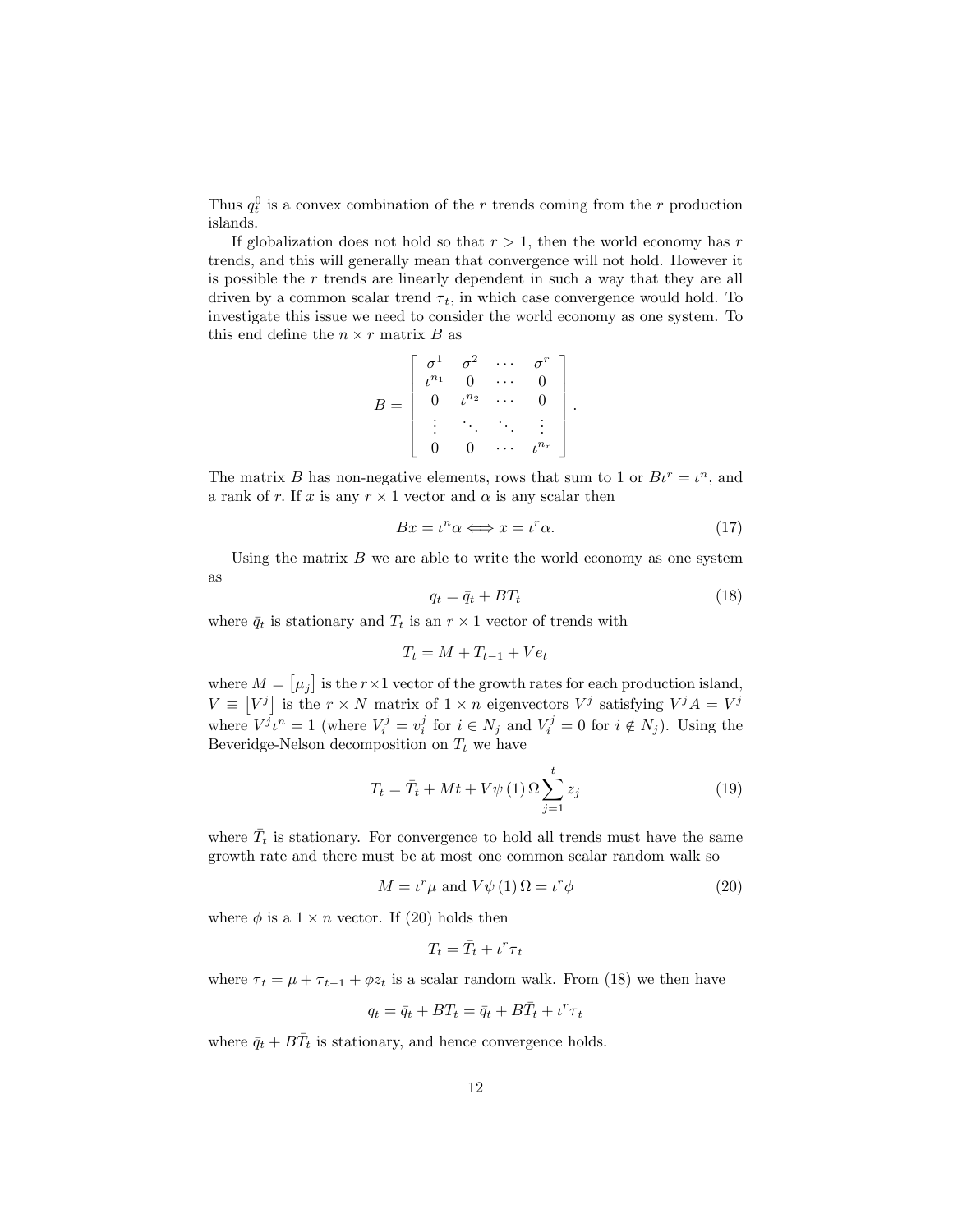#### 5.3 The Behavior of Prices

We now investigate the properties of prices when globalization does not hold and A is decomposable of order  $r > 1$ . From (18) we have

$$
p_t = (I - \iota^n \theta) q_t = \bar{p}_t - (I - \iota^n \theta) BT_t
$$

where  $\bar{p}_t = (I - \iota^n \theta) \bar{q}_t$  is stationary. Here the r trends in  $T_t$  get filtered through the matrix  $(I - \iota^n \theta) B$ . Since B has a rank of r, the matrix  $(I - \iota^n \theta) B$  has a rank  $r-1$  since from (17) we have

$$
(I - \iota^n \theta) Bx = 0 \Longrightarrow Bx = \iota^n \theta Bx \Longrightarrow x = \iota^n \alpha.
$$

In general then  $p_t$  will be driven by  $r-1$  linearly independent trends, and so  $p_t$ will be non-stationary if  $r > 1$ . However if (20) holds then convergence holds, in which case  $p_t$  will be stationary. The converse also holds: if  $p_t$  is stationary then (20) holds.

**Theorem 7** Convergence holds if and only if  $p_t$  is stationary.

**Proof.** If A is decomposable of order  $r > 1$  we have

$$
p_t = (I - \iota^n \theta) \left( \delta - \bar{q}_t - B \bar{T}_t \right) - (I - \iota^n \theta) BM \times t - (I - \iota^n \theta) BV\psi \left( 1 \right) \Omega \sum_{j=1}^t z_j.
$$

If  $p_t$  is stationary then

$$
(I - \iota^n \theta) BM = 0
$$
 and  $(I - \iota^n \theta) BV\psi(1) \Omega = 0$ 

so

$$
BM = \iota^n \sigma BM
$$
 and 
$$
BV\psi(1) \Omega = \iota^n \sigma BV \psi(1) \Omega.
$$

From (17) it then follows that  $M = \iota^r \mu$  and  $V \psi(1) \Omega = \iota^r \phi$  where  $\mu = \sigma BM$ and  $\phi = \sigma BV \psi(1) \Omega$ . Hence the condition in (20) holds.

Thus from Theorem 7 we are able to study convergence indirectly using prices. In particular any finding of non-stationarity in real prices is inconsistent with the hypothesis of convergence.

# 6 An Empirical Application

In this section we use commodity price data to test for convergence and globalization. We use Theorem 7 to test convergence by examining the stationarity of the real price series. Our data set is the Grilli-Yang (1988) data: the annual prices of 24 primary commodities from 1900 to 2007, taken from Pfaffenzellar, Newbold, and Rayner (2007). Compared to high frequency financial data this is a small number of observations, but it has a long span: 108 years. Having a long span is more important when dealing with such long-run hypotheses convergence, trends and unit roots.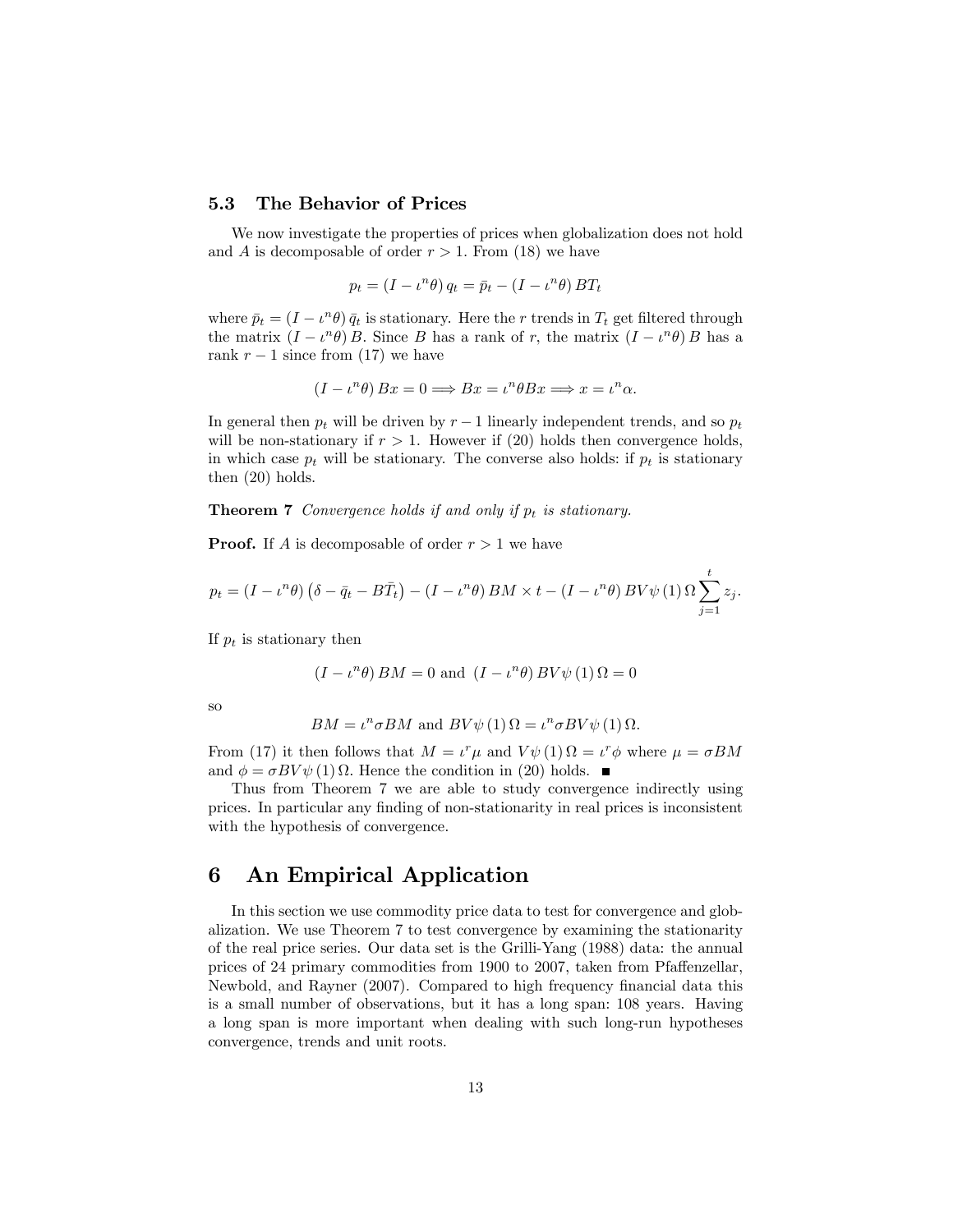Price data is often better than quantity data; but commodity prices are particularly good. Unlike most goods, the fundamental nature of commodities remains constant. A car in the year 2000 hardly the same thing as a car in the year 1940; and cars hardly existed in the year 1900: But copper or wheat in the year 2000 is the same as copper or wheat in the year 1900. So in this sense commodity prices are ideal for studying long-run hypotheses.

Furthermore commodity prices are more relevant for developing regions and countries, which often rely on commodities for their export earnings, and where the concept of convergence is of more interest (see Deaton (1999), von Hagen (1988), and Hadass and Williamson (2003)).

There exists an extensive empirical literature on commodity prices, much of which centers on the Prebisch-Singer hypothesis (see Prebisch (1959) and Singer (1950)). Prebisch and Singer hypothesized that real primary commodity prices, relative to manufactured goods index, are trend stationary with a negative trend. The Prebisch-Singer hypothesis has been used to argue that Third World countries should ignore any comparative advantage in primary commodities and instead promote home grown industrialization through import substitution (von Hagen (1988)).

However, the reasons given for why the Prebisch-Singer hypothesis might hold are vague at best, a point made by both Deaton (1999) and Hadass and Williamson (2003). Singer's argument was based on technological progress augmenting the demand for manufactured goods more than raw materials, as well as a low income elasticity for food. Prebisch's argument was based on the Keynesian economics of the time.

Using the *cDGE* model we are able to interpret the conditions under which the Prebisch-Singer hypothesis holds. First since Theorem 7 requires real prices to be stationary if convergence and globalization hold, it follows that convergence and globalization are inconsistent with the Prebisch-Singer hypothesis. If the Prebisch-Singer hypothesis is true it must be possible to break down world production into a set of non-interacting production islands with some of those islands having manufactured goods, while others have the various commodities. Furthermore since Prebisch-Singer hypothesis requires that commodity prices have a negative trend, it must be that the production islands that these commodities belong to must have a higher growth rate than the production islands producing manufactured goods. That is the production islands producing commodities must be *more* efficient than the production islands producing manufactured goods, something that is, we think, contrary to the vague intuition behind the Prebisch-Singer hypothesis found in the literature.

Lutz (1999) provides a nice summary of the empirical literature on commodity prices up to 1999, and concludes that the data appears to support a difference stationary version of the Prebisch-Singer hypothesis with possible breaks in the trend in 1920 or 1921 or 1974. Kim et al.  $(2003)$  find only modest evidence for trends in 8 of the 24 commodities in the Grilli-Yang data set, with only 6 having negative trends. Kellard and Wohar (2006)) find that 10 commodity prices in the Grilli-Yang data set are difference stationary, 10 are trend stationary with 2 breaks, and 4 are trend stationary with one break, with little support for the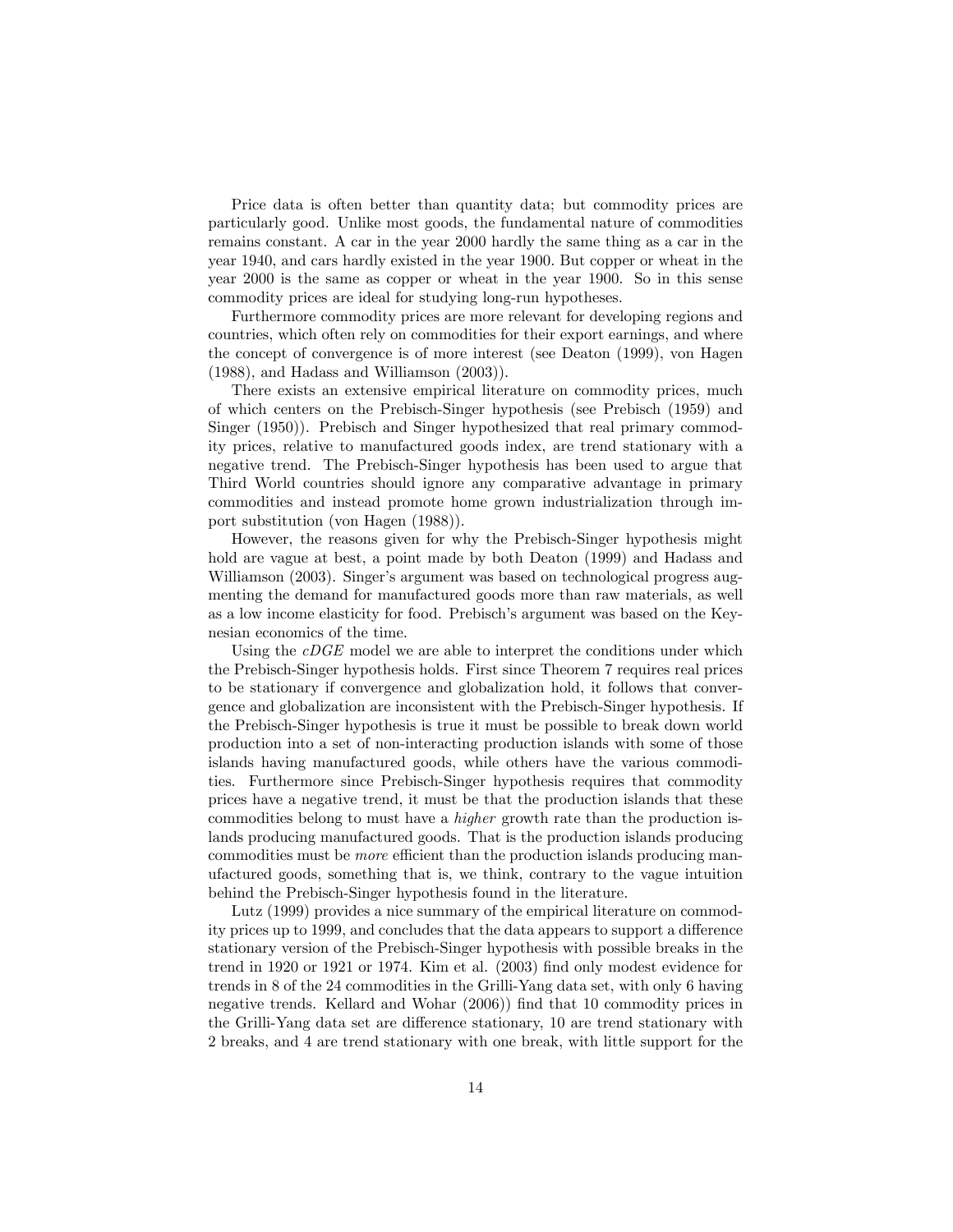Prebisch-Singer hypothesis.

One of the advantages our study has compared to this literature is that the cDGE model tells us the required form for the price index used: it must be a geometric price index as in (7). We use the geometric price index for manufacturing goods found in Pfaffenzellar, Newbold, and Rayner (2007).

For each real commodity price  $p_{it}$  so constructed we assume that

$$
p_{it} = \delta_0 + \delta_1 t + \sum_{j=1}^{p} \phi_j p_{it-j} + a_{it}.
$$

Based on an examination of the partial autocorrelation functions for each of the 24 series it was decided to use  $p = 5$  for each series. It is convenient to transform this model into an equivalent form given by the familiar augmented Dickey-Fuller (*ADF*) regression

$$
\Delta p_{it} = \delta_0 + \delta_1 t + \delta_2 p_{it-1} + \sum_{j=1}^{p-1} \theta_j \Delta p_{it-j} + a_{it} \tag{21}
$$

where  $\delta_2 \equiv \sum_{j=1}^p \phi_j - 1$ . Under the null hypothesis that convergence and globalization hold, it follows that  $p_{it}$  is stationary and so we can test the restrictions  $\delta_1 = 0$  and  $\delta_2 < 0$ .

The simplest test of convergence and globalization is to estimate (21) and test for the existence of a trend, or  $H_0$ :  $\delta_1 = 0$ , using a conventional t test. This t statistic and significance level are shown for each commodity in the third and fourth columns in Table 1 below. From Table 1 we see that most of the 24 commodities have a statistically significant trend, and this is inconsistent with both convergence and globalization.

Next we examine whether prices appear to be difference or trend stationary. First we make difference stationarity the null hypothesis and test  $H_0$ :  $\delta_2 = 0$ against  $H_1$ :  $\delta_2$  < 0 using a standard *ADF* test. Second we make trend stationarity the null hypothesis and test trend stationarity against the alternative of difference stationarity using the  $KPSS$  test from Kwiatkowski et al. (1992). The results of both of these tests are shown below in Table 1 along with the  $corresponding$  significance levels.<sup>2</sup>

<sup>&</sup>lt;sup>2</sup>Table 1 Significance Levels:  $* = 10\% - 5\%, ** = 5\% - 2.5\%, ** = 2.5\% - 1\%, ** ** =$  $1\% - 0\%$ . DS = Difference Stationary, TS+ = Trend Stationary with a Positive Trend, TS-= Trend Stationary with a Negative Trend.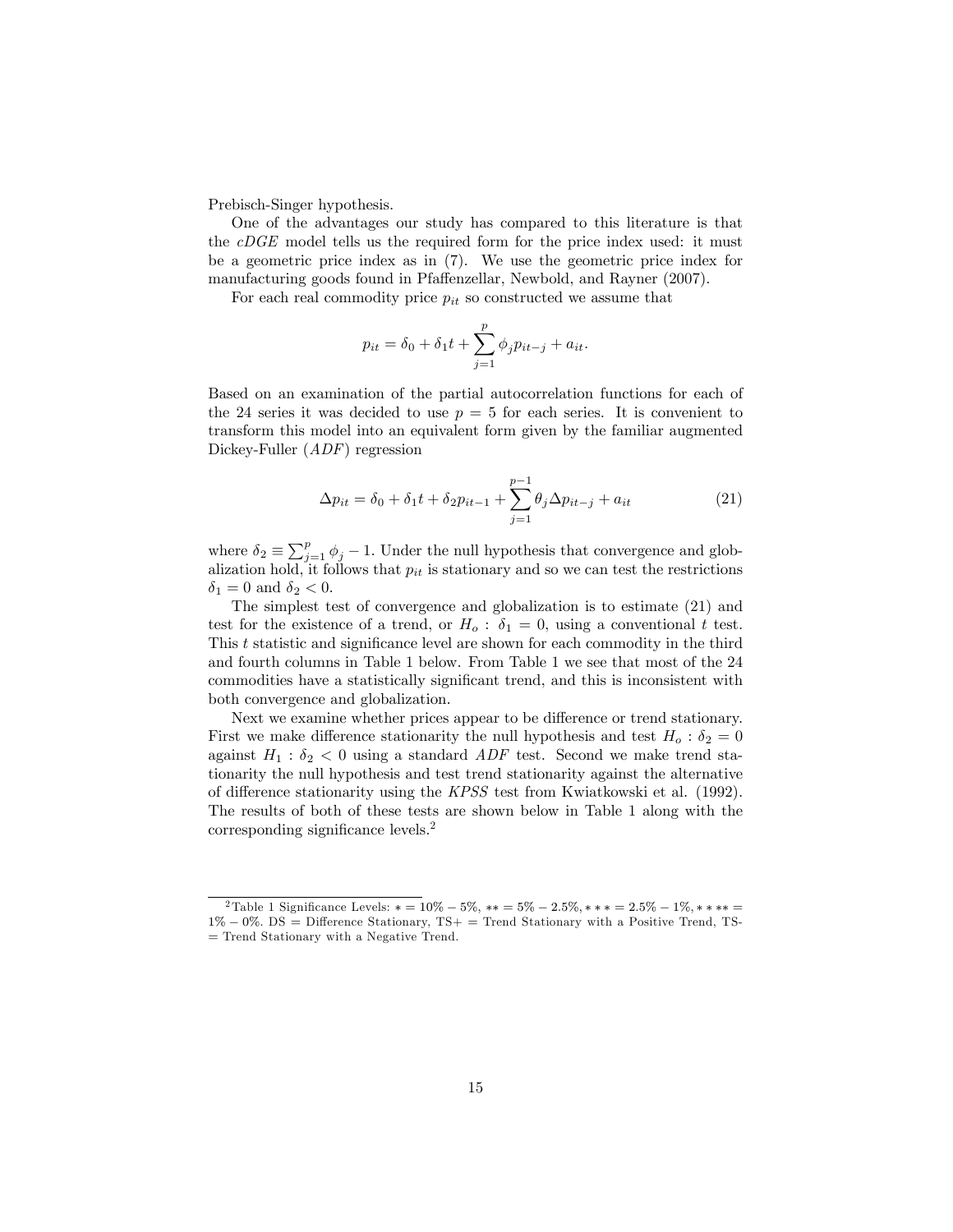| <b>Series</b> |          |        |         | Growth Rate (TS) t Statistic Significance Growth Rate (DS) t Statistic |        |              | ADF Significance KPSS Significance Conclusion |             |           |
|---------------|----------|--------|---------|------------------------------------------------------------------------|--------|--------------|-----------------------------------------------|-------------|-----------|
| Beef          | 0.021    | 2.9    | ****    | 0.015                                                                  | 0.7    | $-3.35$ *    |                                               | 0.10        | $TS +$    |
| Lamb          | 0.021    | 2.8    | ****    | 0.018                                                                  | 0.7    | $-3.39$ **   |                                               | 0.10        | $TS +$    |
| Timber        | 0.013    | 3.9    | ****    | 0.014                                                                  | 1.2    | $-4.25$ **** |                                               | 0.10        | $TS +$    |
| Wheat         | $-0.005$ | $-3.2$ | ****    | $-0.003$                                                               | $-0.4$ | $-3.85$ ***  |                                               | 0.11        | TS-       |
| Sugar         | $-0.007$ | $-2.4$ | ***     | $-0.009$                                                               | $-0.6$ | $-3.71$ ***  |                                               | 0.09        | TS-       |
| Rice          | $-0.009$ | $-3.3$ | ****    | $-0.008$                                                               | $-0.8$ | $-3.58$ ***  |                                               | $0.12 *$    | TS-       |
| Palm Oil      | $-0.008$ | $-3.3$ | ****    | $-0.005$                                                               | $-0.5$ | $-3.70$ ***  |                                               | $0.24$ **** | DS or TS  |
| Silver        | 0.013    | 2.1    | **      | 0.006                                                                  | 0.5    | $-2.01$      |                                               | $0.34***$   | DS        |
| Tobbaco       | 0.009    | 1.5    |         | 0.011                                                                  | 1.0    | $-2.41$      |                                               | $0.27***$   | DS        |
| Copper        | 0.006    | 1.7    | $\star$ | 0.006                                                                  | 0.5    | $-1.99$      |                                               | $0.26$ **** | DS        |
| Cocoa         | 0.006    | 1.2    |         | $-0.006$                                                               | $-0.4$ | $-2.56$      |                                               | $0.20***$   | DS        |
| Tin           | 0.006    | 1.6    |         | 0.007                                                                  | 0.6    | $-2.71$      |                                               | $0.17***$   | DS        |
| Zinc          | 0.006    | 2.7    | ****    | 0.007                                                                  | 0.7    | $-3.01$      |                                               | $0.27***$   | DS        |
| Coffee        | 0.004    | 1.1    |         | 0.003                                                                  | 0.2    | $-2.93$      |                                               | $0.18***$   | DS        |
| Banana        | 0.000    | 0.1    |         | 0.003                                                                  | 0.3    | $-2.35$      |                                               | $0.20***$   | DS        |
| Lead          | 0.000    | 0.2    |         | 0.007                                                                  | 0.5    | $-2.56$      |                                               | $0.17***$   | DS        |
| Tea           | $-0.003$ | $-0.7$ |         | $-0.005$                                                               | $-0.5$ | $-2.21$      |                                               | $0.25$ **** | DS        |
| Hides         | $-0.004$ | $-0.9$ |         | $-0.003$                                                               | $-0.3$ | $-2.18$      |                                               | $0.31***$   | <b>DS</b> |
| Jute          | $-0.006$ | $-2.0$ | **      | $-0.002$                                                               | $-0.2$ | $-2.46$      |                                               | $0.32$ **** | DS        |
| Aluminium     | $-0.006$ | $-0.9$ |         | $-0.012$                                                               | $-0.8$ | $-2.23$      |                                               | $0.33***$   | DS        |
| Maize         | $-0.008$ | $-3.0$ | ****    | $-0.005$                                                               | $-0.7$ | $-3.09$      |                                               | $0.31***$   | DS        |
| Cotton        | $-0.013$ | $-2.5$ | ***     | $-0.010$                                                               | $-1.2$ | $-1.98$      |                                               | $0.37***$   | DS        |
| Wool          | $-0.016$ | $-2.1$ | **      | $-0.007$                                                               | $-0.8$ | $-2.12$      |                                               | $0.37***$   | <b>DS</b> |
| Rubber        | $-0.016$ | $-1.6$ |         | $-0.019$                                                               | $-1.0$ | $-2.51$      |                                               | $0.29$ **** | DS        |

Based on these results it appears that beef, lamb, timber, wheat, sugar, rice and perhaps palm oil are trend stationary. The model predicts that commodities with negative trends (wheat, sugar, and rice) come from production islands with above average rates of growth, and commodities with positive trends (beef, lamb, and timber) come from production islands with below average rates of growth. The remaining commodities all appear to be difference stationary.

From these results none of the commodity prices appear to be stationary. Thus from Theorem 7 we are lead to reject convergence and globalization. That is the world economy can be broken down into  $r > 1$  production islands. The fact that some commodity prices appear to be difference stationary while others appear to be trend stationary is consistent with having  $r > 1$ , where some island economies have a unit root while others do not. Alternatively the coefficients on the random walk terms in the trends driving these prices, as given by  $V\psi(1)\Omega$ in (3a), may be too small to allow us to reject trend stationarity.

Another interpretation of these results is that convergence and globalization really do hold, but that there are near-islands in the world economy where the production links between these near-islands exist but are very weak. The apparent non-stationarity of real commodity prices is then really stationary behavior with so much persistence that it might take over 100 years, the approximate length of our sample, for the series to return to their long-run values.

# 7 Beyond the *cDGE* Model

Throughout this paper we have used the cDGE model as a maintained hypothesis. Under what circumstances would we reject the cDGE model? Below we will show that if we only have price data or quantity data, then the empirical validity of the cDGE model is equivalent to the empirical validity of the TSE model. The TSE model, and hence the cDGE model, is consistent with only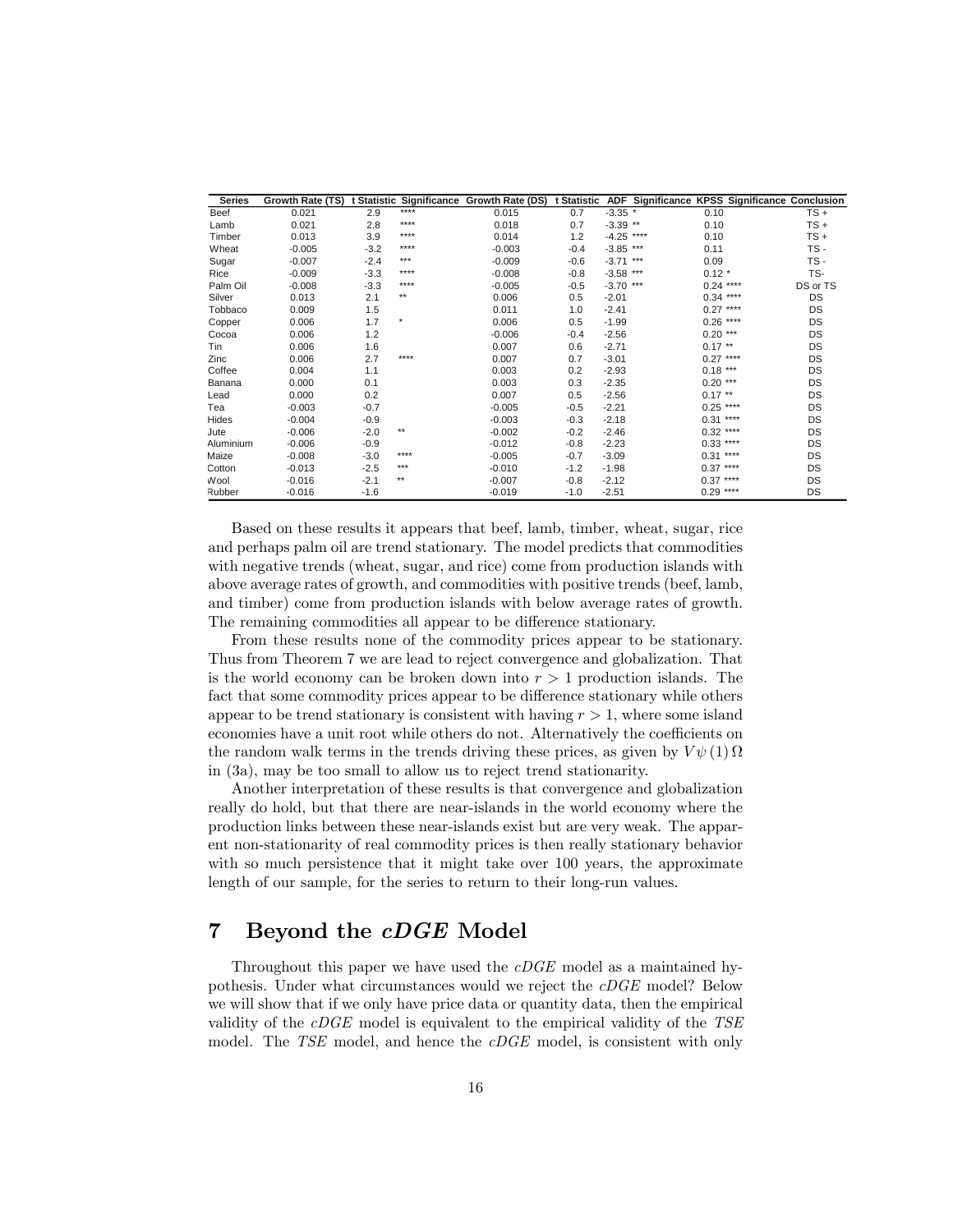three forms of non-stationary: seasonality, unit roots, and linear trends, and so it is here one must search to find effects that would invalidate the  $cDGE$  model.

We first show that the  $cDGE$  model places no restrictions on the form of the stationarity, and so the cDGE and TSE models are equivalent. Suppose the matrix A is indecomposable in

$$
q_t = b + Aq_{t-1} + e_t
$$

and suppose that

$$
e_t = (I - \bar{A}L) x_t \text{ and } b = (I - \bar{A}) \tilde{b}
$$

where  $x_t$  is any stationary process with  $E[x_t] = 0$ , and  $\tilde{b}$  is an arbitrary  $n \times 1$ vector of constants. Then

$$
(I - AL) q_t = (I - \overline{A}) \tilde{b} + (I - \overline{A}L) x_t \text{ or } (I - \overline{A}L)^{-1} (I - AL) q_t = \tilde{b} + x_t.
$$

Now

$$
(I - \bar{A}L)^{-1} (I - AL) = (I - \bar{A}L)^{-1} (I - \bar{A}L - \iota^n vL) = I - \iota^n vL
$$

and so

$$
q_t = \iota^n \tau_{t-1} + \tilde{b} + x_t \tag{22}
$$

so that the stationary dynamics of  $q_t$ , as given by  $\tilde{b} + x_t$ , can be any stationary process.<sup>3</sup> A similar argument holds if we have price data. From (22) we have

$$
p_t = (I - \iota^n \theta) (\delta - q_t) = (I - \iota^n \theta) (\delta - \tilde{b} - x_t).
$$

If we set the arbitrary constant term as  $\tilde{b} = \delta - \tilde{\delta}$  where  $\tilde{\delta}$  is arbitrary, then

$$
p_t = (I - \iota^n \theta) (\delta - q_t) = (I - \iota^n \theta) (\tilde{\delta} - x_t)
$$

and so aside from satisfying the normalization  $\theta p_t = 0$ , the model puts no restrictions on the stationary dynamics of  $p_t$ .

What is testable is the form of the non-stationarity predicted by the  $cDGE$ model. The TSE and hence cDGE model is only consistent with three forms of non-stationary: seasonality, unit roots, and linear trends. So for example a quadratic trend would be inconsistent with the  $cDGE$  model, even though there appears to be little evidence for this. A more relevant possibility, especially in the commodity price literature, is an exogenous break in a linear trend, which

$$
\tilde{\tau}_t \equiv \tilde{v}q_t = \tau_t + \tilde{v}\bar{q}_t
$$

<sup>&</sup>lt;sup>3</sup>In the non-stationary trend component of  $q_t$ , as given above by  $\tau_{t-1} = vq_{t-1}$ , the vector v comes from the matrix A as  $vA = v$  with  $vu^n = 1$ , and so one might hope that there is something testable here. But let  $\tilde{v}$  be any  $1 \times n$  vector that satisfies  $\tilde{v} \iota^n = 1$  and let  $\tilde{\tau}_t \equiv \tilde{v} q_t$ . Then from the representation  $q_t = \iota^n \tau_t + \bar{q}_t$  we have

and so  $\tilde{\tau}_t$  differs from  $\tau_t$  only by the stationary term  $\tilde{v}\bar{q}_t$ . That is there is nothing testable coming from the presence of  $v$  in the trend term either.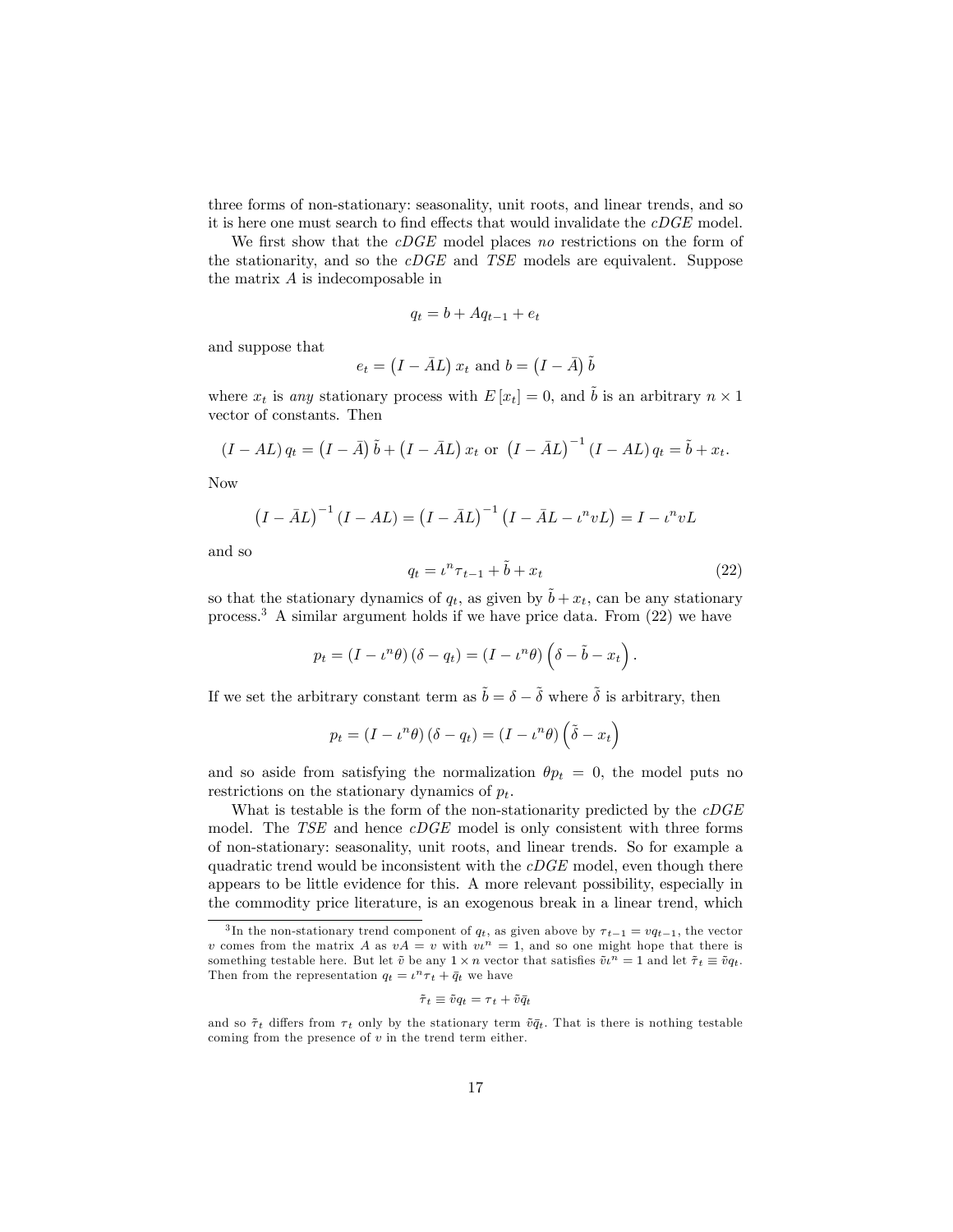has been found in more than one study (see Lutz (1999) and Kellard and Wohar  $(2006)$ ). As well the data can be inconsistent with the *cDGE* model if we have both price and quantity data. If such data exist then it is possible to test the constant budget share property of Cobb-Douglas in (6) that

$$
\frac{P_{it}Q_{it}}{Y_{it}} = d_i \text{ for } i = 1, 2, \dots, n.
$$

Suppose then that from the data we are led to reject the cDGE model. It does not follow that the next step should be to entertain a  $DGE$  model without a closed-form-solution. In what follows we illustrate how it might be possible to amend the *cDGE* model in such a way that there is still a closed-form solution.

In the first we introduce demand shocks by assuming that utility is

$$
U_t = E_t \left[ \sum_{\tau=0}^{\infty} \rho_{t+\tau}^T q_{t+\tau} \right]
$$

where the  $n \times 1$  vector  $\rho_{t+\tau} \equiv \lbrack \rho_{it+\tau} \rbrack$  is defined by a geometric random walk as

$$
\rho_{it+\tau} = \rho_{it+\tau-1} F_{it+\tau}
$$

where the  $F_{it}$  are non-negative *i.i.d.* demand shocks with  $E[F_{it}] = \beta$  where  $\beta$  is the discount factor with  $0 < \beta < 1$ . We assume these demand shocks are independent of the supply shocks  $e_t$ . (If  $Var[F_{it}] = 0$  then  $\rho_{it+\tau} = \beta^{\tau} \rho_{it}$ , the relative weights on each good are the same for all  $t$ , and this model makes the same predictions as the *cDGE* model.) Assuming  $\rho_t$  is observed at time t, we have from

$$
\rho_{it+\tau} = F_{it+\tau} F_{it+\tau-1} F_{it+\tau-2} \times \cdots \times F_{it+1} \rho_{it}
$$

that

$$
E_t\left[\rho_{t+\tau}^T\right]=\beta^\tau\rho_t^T
$$

and so

$$
U_t = E_t \left[ \sum_{\tau=0}^{\infty} \rho_{t+\tau}^T q_{t+\tau} \right] = \sum_{\tau=0}^{\infty} E_t \left[ \rho_{t+\tau}^T \right] E_t \left[ q_{t+\tau} \right] = \sum_{\tau=0}^{\infty} \beta^{\tau} \rho_t^T E_t \left[ q_{t+\tau} \right] = E_t \left[ \sum_{\tau=0}^{\infty} \beta^{\tau} \rho_t^T q_{t+\tau} \right].
$$

This is the same as the  $cDGE$  model except that the time invariant  $\rho$  has been been replaced with  $\rho_t$  that follows a geometric random walk. Thus we have

$$
q_{t+1} = b_t + Aq_t + e_{t+1}
$$

where the  $n \times 1$  vector  $b_t \equiv [b_{it}]$  is now given by

$$
b_{it} = a_i + \sum_{j=1}^n a_{ij} \ln(\gamma_{jt}^i)
$$
 where  $\gamma_{jt}^i = \frac{d_{it}a_{ij}}{\sum_{k=1}^n d_{kt}a_{kj}}$  and  $d_t^T \equiv [d_{it}] = \frac{\rho_t^T (I - \beta A)^{-1}}{1 - \beta}$ .

The presence of the geometric random walks  $\rho_t$  in  $b_t$  will mean that the growth rate  $v^T b_t$  will now evolve over time. This might then account for the structural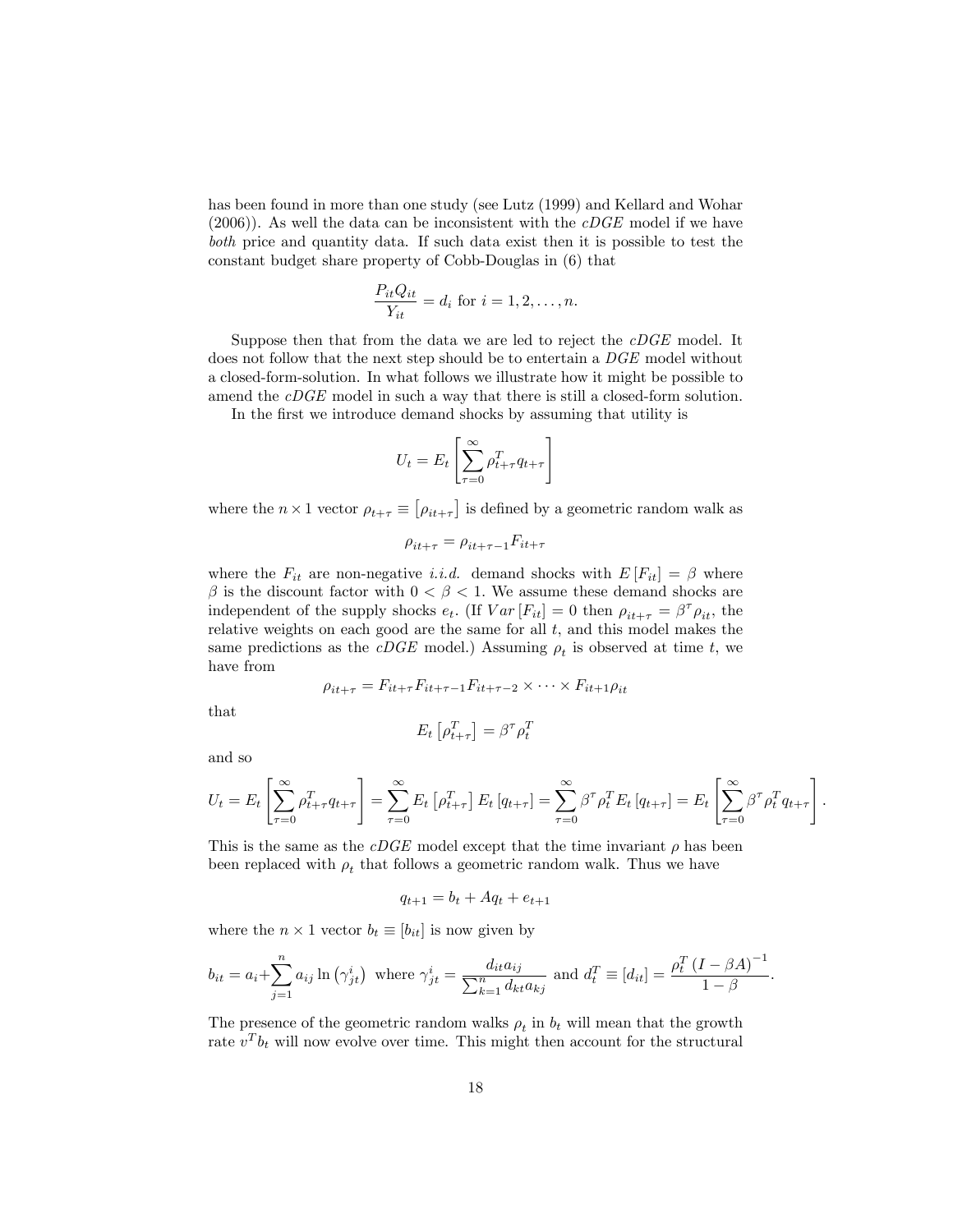breaks found in the empirical commodity price literature. As well we now have stochastic budget shares as

$$
\frac{P_{it}Q_{it}}{Y_t} = \frac{d_{it}}{\sum_{i=1}^n d_{it}}
$$

and so this might be able to account for non-constant budget shares when one has both price and quantity data.

The second approach is to add non-stationary supply shocks and modify the production functions of the  $cDGE$  model by replacing  $a_i$  with a non-stationary  $\tilde{a}_{it}$  in (1) as

$$
Q_{it} = \prod_{j=1}^{n} (Q_{jt-1}^{i})^{a_{ij}} \exp(\tilde{a}_{it} + e_{it})
$$
 for all  $i \in N$ 

where the non-stationary  $\tilde{a}_{it}$  experiences a break at time  $t_0$  as

$$
\tilde{a}_{it} = \begin{cases}\n a_i^1 & \text{for } t \le t_0 \\
a_i^2 & \text{for } t > t_0\n\end{cases}
$$

:

In this case we have

$$
b_{it} = \tilde{a}_{it} + \sum_{j=1}^{n} a_{ij} \ln\left(\gamma_j^i\right) = \begin{cases} a_i^1 + \sum_{j=1}^{n} a_{ij} \ln\left(\gamma_j^i\right) & \text{for } t \le t_0\\ a_i^2 + \sum_{j=1}^{n} a_{ij} \ln\left(\gamma_j^i\right) & \text{for } t > t_0 \end{cases}
$$

and so there will be a change in the growth rate  $vb_t$  of the economy at  $t = t_0$ , thus accounting for the structural break observed in the data.

### 8 Conclusions

If one wants to do traditional time series econometrics with either price data or quantity data, then there is no need to consider anything more complicated than the  $cDGE$  model considered in this paper. Even if there are effects in the data that are not accounted for by the TSE model, we have shown that it is possible to amend the  $cDGE$  model to take into account these effects, and yet still have a closed-form solution.

There can be good scientific grounds for adopting models without closedform solutions. Newton's law of gravity with more than two bodies does not have a closed-form solution, and it is able to predict effects that the two-body theory, which does have a closed-form solution, cannot. For those who believe in  $DGE$ models without closed-form solutions, the scientific challenge is to demonstrate the existence of trans-TSE effects that could not be accounted for by either the  $cDGE$  model, or a modified version of the  $cDGE$  model with a closed-form solution.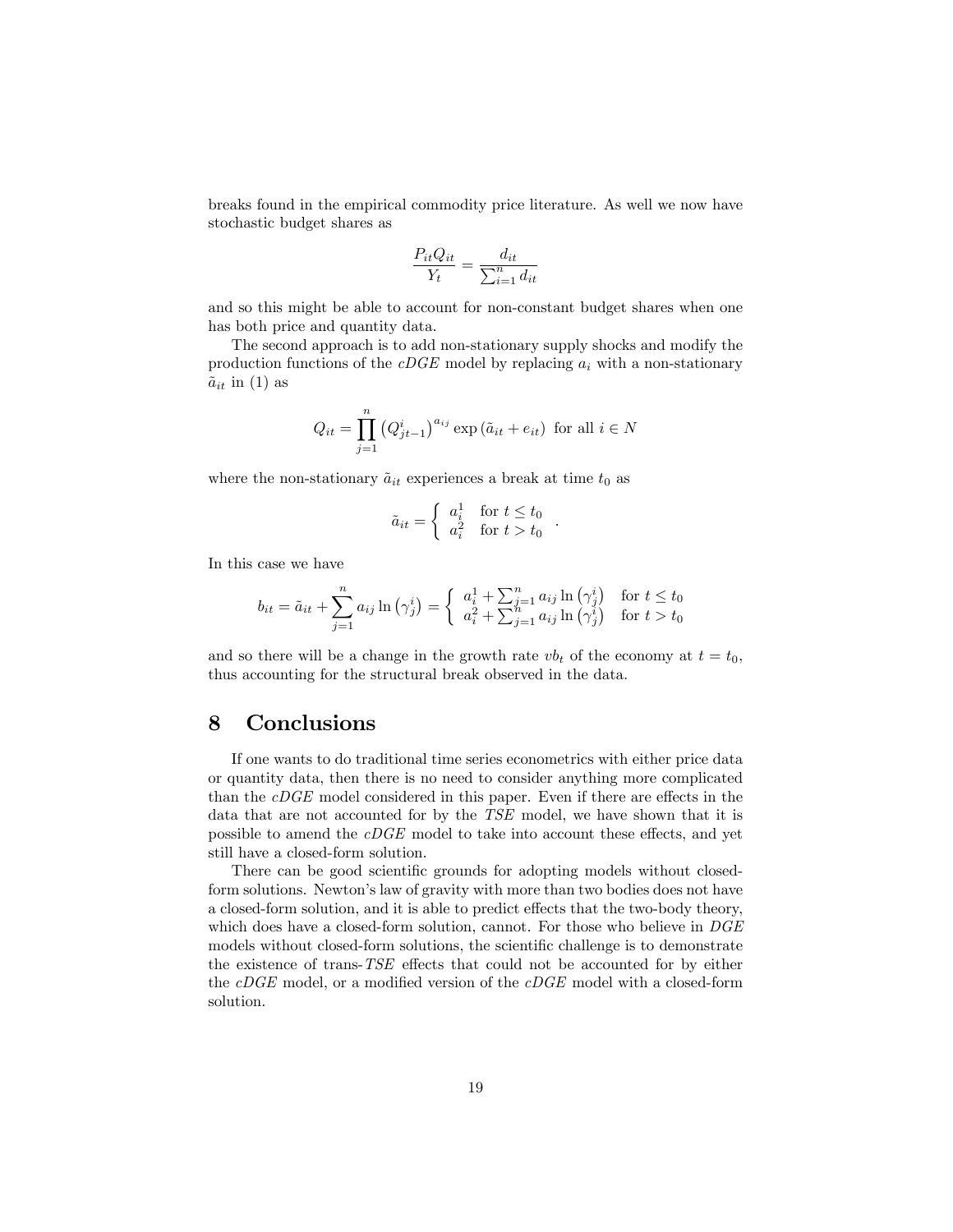## 9 References

- 1. Barro, R. and X. Sala-i-Martin (1992) "Convergence," Journal of Political Economy 100, 223-251.
- 2. Beveridge, S. and C. Nelson (1981) "A New Approach to Decomposition of Economic Time Series into Permanent and Transitory Components with Particular Attention to Measurement of the Business Cycle," Journal of Monetary Economics 7, 2, 151-174.
- 3. Deaton, A. (1999) "Commodity Prices and Growth in Africa," Journal of Economic Perspectives 13, 1, 23-40.
- 4. Debreu, G. and I. Herstein, (1953) "Nonnegative Square Matrices," Econometrica 21, 597-607.
- 5. Grilli, E. and M. Yang (1988) "Primary Commodity Prices, Manufactured Goods Prices, and the Terms of Trade of Developing Countries: What the Long Run Shows," The World Bank Economic Review, 1-47.
- 6. Grimmett, G. and Stirzaker, D. (1982) Probability and Random Processes, Clarendon Press, Oxford.
- 7. Hadass, Y. and J. Williamson (2003) "Terms-of-Trade Shocks and Economic Performance, 1870-1949: Prebisch and Singer Revisited," Economic Development and Cultural Change, 629-656.
- 8. Hercowitz, Z. and M. Sampson (1991) "Output Growth, the Real Wage, and Employment Fluctuations," American Economic Review, 81 1215-1237.
- 9. Kellard, N. and M. Wohar (2006) "On the Prevalence of Trends in Primary Commodity Prices," Journal of Development Economics 79, 146-167.
- 10. Kim, T., S. Pfaffenzellar, T. Rayner, and P. Newbold (2003) "Testing for Linear Trend with Application to Relative Primary Commodity Prices,' Journal of Time Series Analysis 24, 5, 539-551.
- 11. Kwiatkowski, D., P. Phillips, P. Schmidt, and Y. Shin (1992) "Testing the Null Hypothesis of Stationarity Against the Alternative of a Unit Root: How Sure are We that Economic Time Series Have a Unit Root?," Journal of Econometrics 54, 159-178.
- 12. Long, J. and C. Plosser (1983) "Real Business Cycles," Journal of Political Economy 91, 1 39-69.
- 13. Lutz, M. (1999) "A General Test of the Prebisch-Singer Hypothesis," Review of Development Economics 3, 1, 44-57.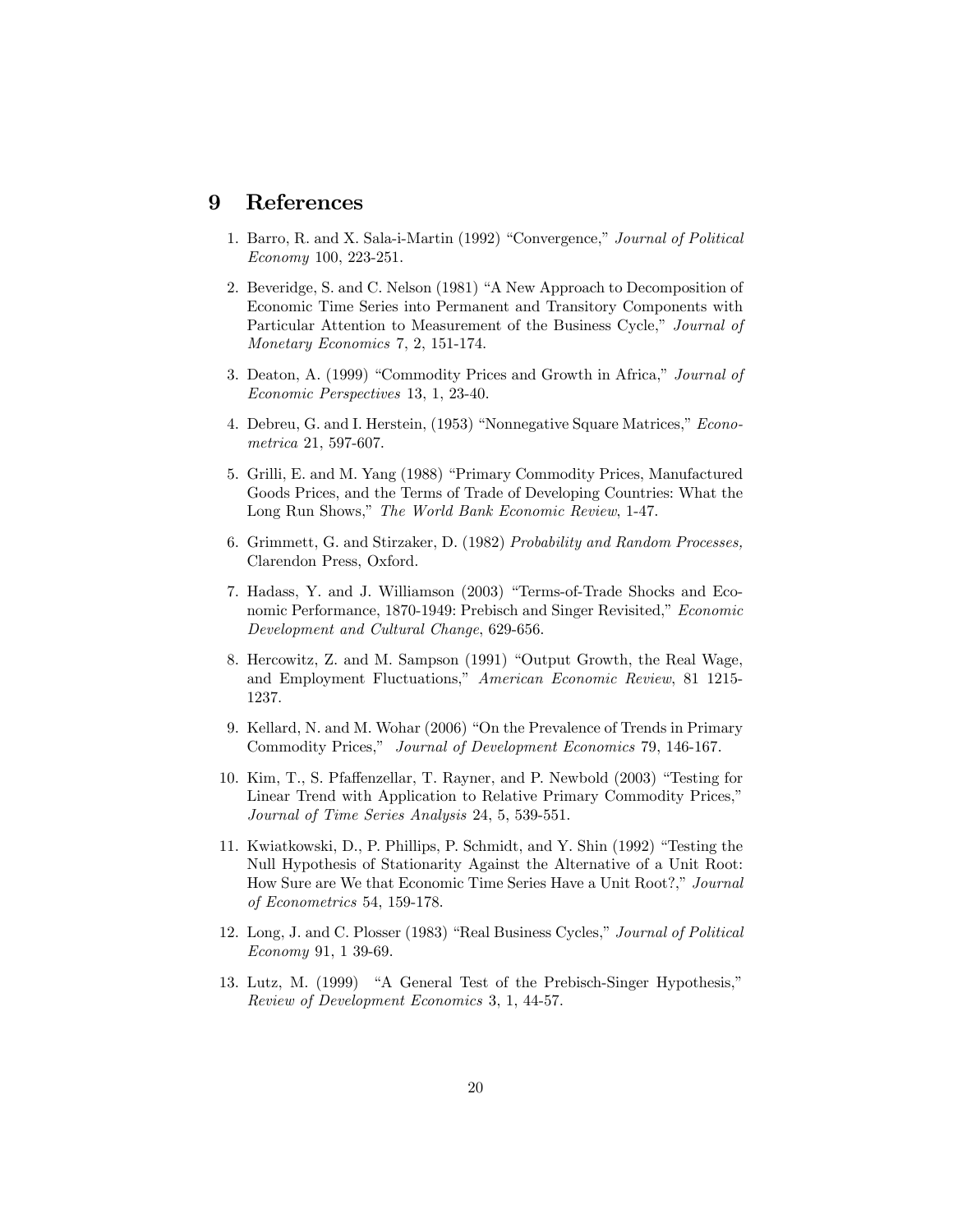- 14. Pfaffenzellar, S., P. Newbold, and A. Rayner (2007) "A Short Note on Updating the Grilli and Yang Commodity Price Index," The World Bank Review, 1-13.
- 15. Prebisch, R. (1959) "International Trade and Payments in an Era of Coexistence: Commercial Policy in the Underdeveloped Countries," American Economic Review (Papers and Proceedings) 49, 251-273.
- 16. Read, L.  $(1958)$  'I, Pencil' in Essays on Liberty, 6, as found at

http://en.wikisource.org/wiki/I,\_Pencil.

- 17. Sampson, M. (2013) "Economics Simplified" Discussion Paper: Concordia University, Montreal, Canada.
- 18. Singer, H. (1950) "US Foreign Investment in Underdeveloped Areas: the Distribution of Gains between Investing and Borrowing Countries," American Economic Review (Papers and Proceedings) 40, 473-485.
- 19. von Hagen, J. (1988) "Relative Commodity Prices and Cointegration," Journal of Business and Economic Statistics 40, 4, 497-503.

# 10 Appendix

#### 10.1 Derivation of the Input Weights

Define  $\gamma_{jt}^{i} \equiv$  $\frac{Q_{jt}^i}{Q_{jt}}$  as the share of  $Q_{jt}$  allocated for the production of good i at time  $t + 1$ , chosen optimally to maximize  $U_t$ . Using  $Q_{jt}^i \equiv \gamma_{jt}^i Q_{jt}$  we have

$$
q_{t+1} = b_t + Aq_t + e_{t+1}
$$

where the  $n \times 1$  vector  $b_{t+k} \equiv [b_{it+k}]$  is defined by

$$
b_{it+k} \equiv a_i + \sum_{j=1}^n a_{ij} \ln(\gamma^i_{jt+k})
$$
 for all  $i \in N$ .

A competitive equilibrium will generate a Pareto optimal allocation, and so  $\gamma_{jt}^i$ will maximize utility  $U_t$ . We have

$$
E_t [q_{t+k}] = \sum_{j=0}^{k-1} A^j b_{t+k-1-j} + A^k q_t + E_t [e_{t+k}] = A^k q_t + A^{k-1} b_t + \Gamma_t^k
$$

where  $\Gamma_t^k = 0$  for  $k < 2$  while for  $k \geq 2$ 

$$
\Gamma_t^k \equiv \sum_{j=0}^{k-2} A^j b_{t+k-1-j} + E_t [e_{t+k}].
$$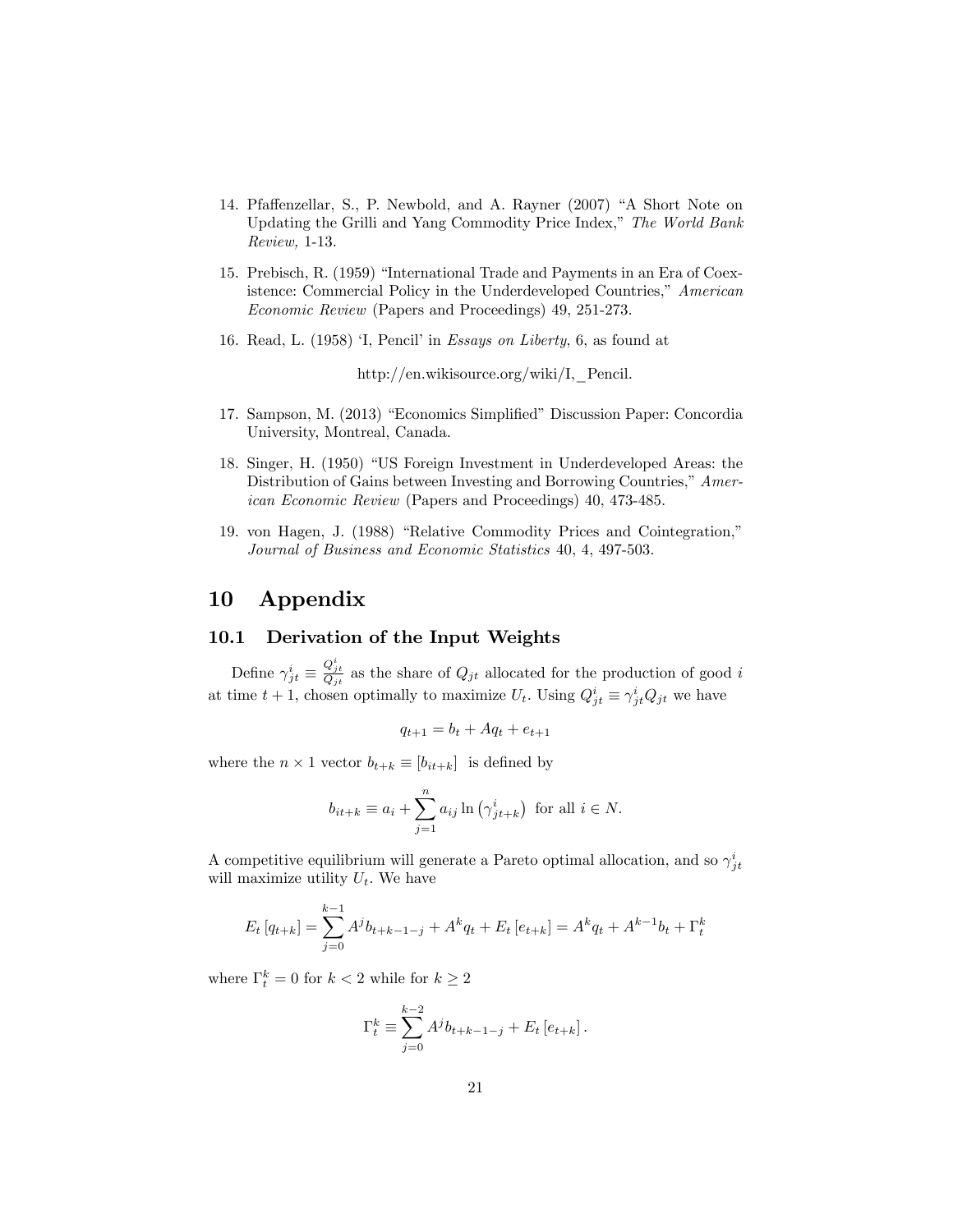We therefore have

$$
U_t = \rho^T \sum_{k=0}^{\infty} \beta^k \left[ A^k q_t + A^{k-1} b_t + \Gamma_t^k \right] = \rho^T \left( I - \beta A \right)^{-1} q_t + \beta \left( I - \beta A \right)^{-1} b_t + \rho \sum_{k=0}^{\infty} \beta^k \Gamma_t^k
$$
  
=  $\rho^T \left( I - \beta A \right)^{-1} q_t + d \times b_t + \rho \sum_{k=0}^{\infty} \beta^k \Gamma_t^k$ 

where

$$
d = (1 - \beta) \rho (I - \beta A)^{-1} = (1 - \beta) \rho \sum_{k=0}^{\infty} \beta^{k} A^{k}.
$$

The convergence of all infinite sums is assured by the fact the eigenvalues of  $A$ are bounded by one in absolute value and that  $\beta < 1$ . All elements of  $(I - \beta A)^{-1}$ are non-negative and hence all elements of d are non-negative and sum to one or  $d\iota_n = 1$ .

To maximize  $U_t$  with respect to  $\gamma_{jt}^i$  we maximize  $d \times b_t$  subject to  $\sum_{i=1}^n \gamma_{jt}^i =$ 1 which is equivalent to maximizing

$$
\sum_{i=1}^{n} d_i \sum_{j=1}^{n} a_{ij} \ln(\gamma_{jt}^i)
$$
 subject to 
$$
\sum_{i=1}^{n} \gamma_{jt}^i = 1
$$
 for all  $j \in N$ .

The time invariant solution to this problem is

$$
\gamma_{jt}^{i} = \frac{d_i a_{ij}}{\sum_{k=1}^{n} d_k a_{kj}} \text{ for all } i, j \in N.
$$

At time t the representative household owns  $Q_{jt-1}$ . Let  $W_{jt}$  be the price of input  $j$  and suppose

$$
P_{it} = d_i \frac{Y_t}{Q_{it}} \text{ where } Y_t \equiv \sum_{i=1}^n P_{it} Q_{it}.
$$

Firms are perfectly competitive and make zero profits since there is constant returns to scale. Hence  $Y_t = \sum_{j=1}^n W_{jt} Q_{jt-1}$ . Profit maximization requires

$$
P_{it} \frac{\partial Q_{it}}{\partial Q_{jt-1}^i} = W_{jt} \tag{23}
$$

but

$$
W_{jt} = P_{it} \frac{\partial Q_{it}}{\partial Q_{jt-1}^i} = P_{it} \frac{a_{ij} Q_{it}}{Q_{jt-1}^i} = \frac{Y_t d_i a_{ij}}{Q_{jt-1}^i}
$$
(24)

or

$$
Q_{jt-1}^i W_{jt} = Y_t d_i a_{ij}.
$$

Applying  $\sum_{i=1}^{n}$  to both sides then yields

$$
W_{jt} = \frac{Y_t \sum_{i=1}^{n} d_i a_{ij}}{Q_{jt-1}}.
$$
\n(25)